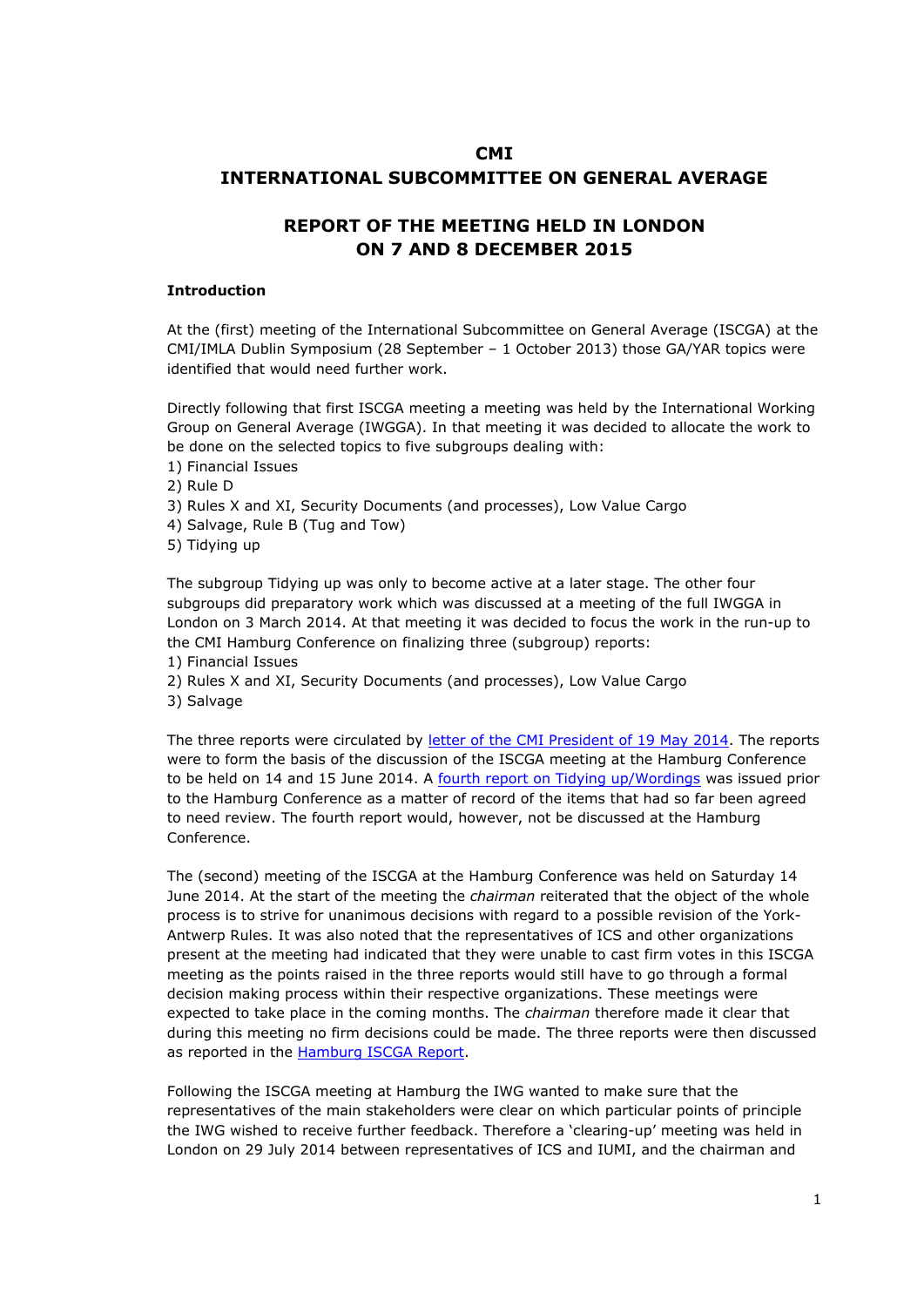both rapporteurs of the IWG. Following that meeting some tentative conclusions were received from ICS. On 3 December 2014 another meeting was held to clarify these tentative conclusions, to obtain a clearer view of IUMI's views and to see whether the IWG could work towards one document which would show all remaining points of discussion, with some drafting options along with them. Co-rapporteur Richard Cornah prepared such a document under the heading 'CMI Drafting Meeting Papers' which were discussed in a full IWG meeting in London on 25 February 2015.

The results of the discussions at that meeting and further documents exchanged by email (the [Working](http://www.comitemaritime.org/Uploads/Work%20In%20Progress/Rules%20of%20General%20Average/CMI_IWG_GA_ISCWorkingPaperIstanbul2015(final).pdf) [Papers](http://www.comitemaritime.org/Uploads/Work%20In%20Progress/Rules%20of%20General%20Average/CMI_IWG_GA_ISCWorkingPaperIstanbul2015(final).pdf) and a [Supplement](http://www.comitemaritime.org/Uploads/Work%20In%20Progress/Rules%20of%20General%20Average/CMI%20IWG%20ISC%20General%20Average%20-%20Working%20Paper%20Istanbul%202015%20(Supplement).pdf) thereto) were submitted to the next, i.e. third, ISCGA held in Istanbul on Saturday 6 and Sunday 7 June 2015 just prior to the CMI Istanbul Colloquium. The meeting focused on reaching a compromise between the main stakeholders on some remaining controversial points and on making further progress on the drafting of changes proposed in the interest of clarity and uniformity, and to bring the rules up to date. The discussions in Istanbul were reported in the [Istanbul](http://comitemaritime.org/Uploads/Work%20In%20Progress/Rules%20of%20General%20Average/CMI_ISCGA_ReportIstanbul(final).pdf) [ISCGA](http://comitemaritime.org/Uploads/Work%20In%20Progress/Rules%20of%20General%20Average/CMI_ISCGA_ReportIstanbul(final).pdf) [Report.](http://comitemaritime.org/Uploads/Work%20In%20Progress/Rules%20of%20General%20Average/CMI_ISCGA_ReportIstanbul(final).pdf)

In order to be fully prepared for the CMI Conference in New York 2016 (3-6 May), it was thought to be necessary to call a further, i.e. fourth, ISCGA meeting. The discussions were to take place on the basis of the Istanbul [Working](http://www.comitemaritime.org/Uploads/Work%20In%20Progress/Rules%20of%20General%20Average/CMI_IWG_GA_ISCWorkingPaperIstanbul2015(final).pdf) [Papers](http://www.comitemaritime.org/Uploads/Work%20In%20Progress/Rules%20of%20General%20Average/CMI_IWG_GA_ISCWorkingPaperIstanbul2015(final).pdf) and [Supplement](http://www.comitemaritime.org/Uploads/Work%20In%20Progress/Rules%20of%20General%20Average/CMI%20IWG%20ISC%20General%20Average%20-%20Working%20Paper%20Istanbul%202015%20(Supplement).pdf), the [Istanbul](http://comitemaritime.org/Uploads/Work%20In%20Progress/Rules%20of%20General%20Average/CMI_ISCGA_ReportIstanbul(final).pdf) [ISCGA](http://comitemaritime.org/Uploads/Work%20In%20Progress/Rules%20of%20General%20Average/CMI_ISCGA_ReportIstanbul(final).pdf) [Report](http://comitemaritime.org/Uploads/Work%20In%20Progress/Rules%20of%20General%20Average/CMI_ISCGA_ReportIstanbul(final).pdf), a copy of the judgment in the Longchamp [2015] 1 *Lloyd's Rep*. 76, a [discussion](http://comitemaritime.org/Uploads/Work%20In%20Progress/Rules%20of%20General%20Average/CMI_ISC_GA_London20151207_DiscussionPaperLongchampRuleF.pdf) [paper](http://comitemaritime.org/Uploads/Work%20In%20Progress/Rules%20of%20General%20Average/CMI_ISC_GA_London20151207_DiscussionPaperLongchampRuleF.pdf) [on](http://comitemaritime.org/Uploads/Work%20In%20Progress/Rules%20of%20General%20Average/CMI_ISC_GA_London20151207_DiscussionPaperLongchampRuleF.pdf) [the](http://comitemaritime.org/Uploads/Work%20In%20Progress/Rules%20of%20General%20Average/CMI_ISC_GA_London20151207_DiscussionPaperLongchampRuleF.pdf) [Longchamp](http://comitemaritime.org/Uploads/Work%20In%20Progress/Rules%20of%20General%20Average/CMI_ISC_GA_London20151207_DiscussionPaperLongchampRuleF.pdf) [judgement,](http://comitemaritime.org/Uploads/Work%20In%20Progress/Rules%20of%20General%20Average/CMI_ISC_GA_London20151207_DiscussionPaperLongchampRuleF.pdf) and an [extended](http://comitemaritime.org/Uploads/Work%20In%20Progress/Rules%20of%20General%20Average/DraftCMIGuidelinesOnGA20151014.pdf) [draft](http://comitemaritime.org/Uploads/Work%20In%20Progress/Rules%20of%20General%20Average/DraftCMIGuidelinesOnGA20151014.pdf) [of](http://comitemaritime.org/Uploads/Work%20In%20Progress/Rules%20of%20General%20Average/DraftCMIGuidelinesOnGA20151014.pdf) [proposed](http://comitemaritime.org/Uploads/Work%20In%20Progress/Rules%20of%20General%20Average/DraftCMIGuidelinesOnGA20151014.pdf) [CMI](http://comitemaritime.org/Uploads/Work%20In%20Progress/Rules%20of%20General%20Average/DraftCMIGuidelinesOnGA20151014.pdf) [Guidelines](http://comitemaritime.org/Uploads/Work%20In%20Progress/Rules%20of%20General%20Average/DraftCMIGuidelinesOnGA20151014.pdf), the latter two documents prepared by co-rapporteur Richard Cornah.

This (fourth) meeting of the ISCGA was held on Monday 7 and Tuesday 8 December in London at the offices of the International Chamber of Shipping. The ISCGA meeting, under the chairmanship of Bent Nielsen, was attended by the following (23) persons:

Ben Browne (United Kingdom/IUMI) Donald Chard (United Kingdom/BIMCO) Richard Cornah (United Kingdom/Co-rapporteur) Jörn Groninger (Germany) Jürgen Hahn (Germany) Michael Harvey (United Kingdom/AMD) Christian Hoppe (Denmark/BIMCO) Kiran Khosla (United Kingdom/ICS) Jiro Kubo (Japan) Didem Light (Turkey) John MacDonald (United Kingdom/AAA) Sveinung Måkestad (Norway) Bent Nielsen (Denmark/Chairman) John O'Connor (Canada) Tomas Fernandez Quiros (Spain) Lauri Railas (Finland) Katrina Ross (United Kingdom/ICS) Peter Sandell (Finland) Dieter Schwampe (Germany) Jonathan Spencer (United States/AMD) Taco van der Valk (Netherlands/Co-rapporteur) Esteban Vivanco (Argentina) Tilo Wallrabenstein (Germany)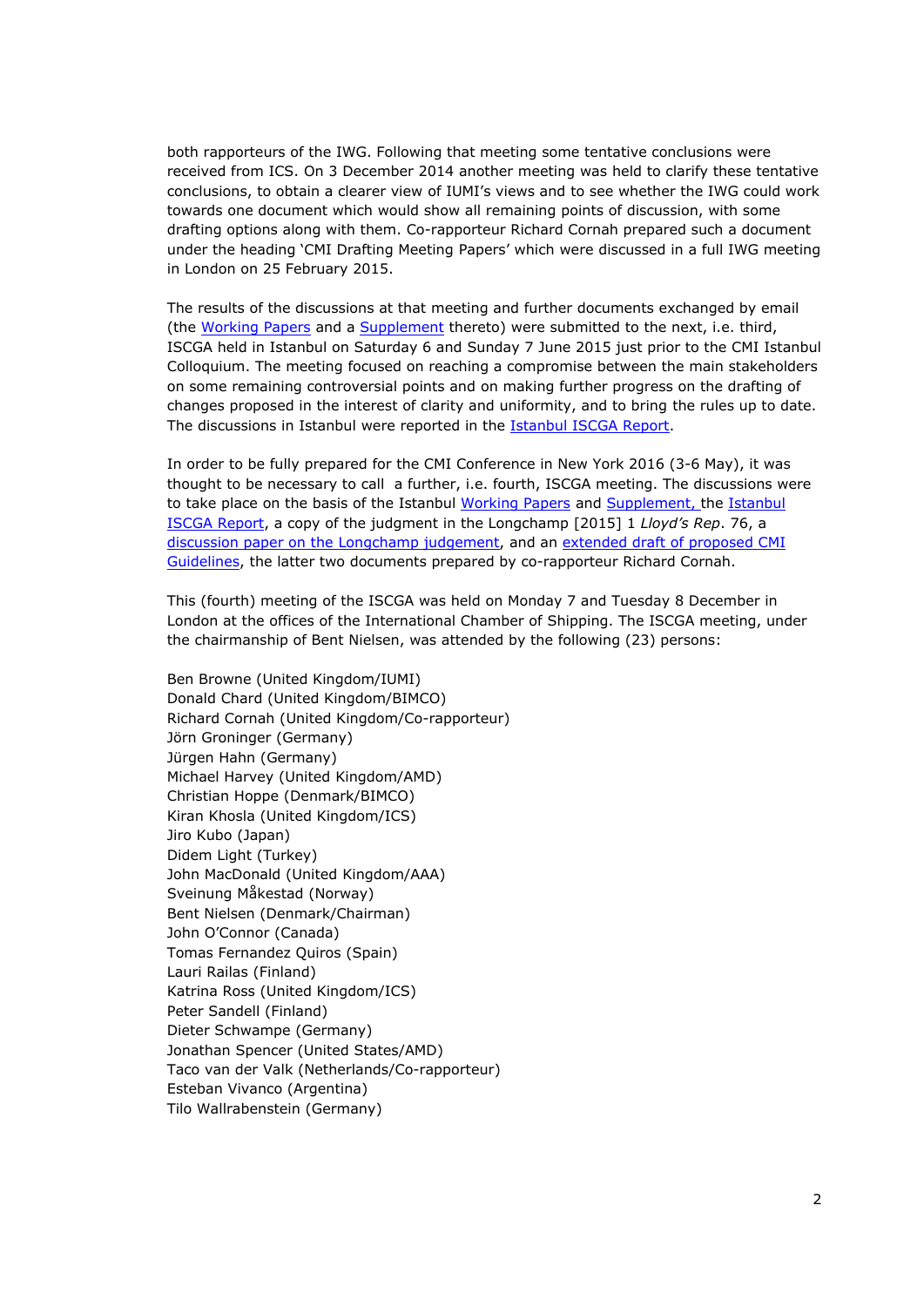# **7 DECEMBER 2015**

After opening the meeting the *chairman* thanks the International Chamber of Shipping for its willingness to host another meeting in this process. He continues with an explanation of the purpose of the meeting. He suggests the following agenda for the meeting:

- go through the remaining items in the draft YAR by following the numbering of the Drafting Notes found in the Istanbul [Working](http://www.comitemaritime.org/Uploads/Work%20In%20Progress/Rules%20of%20General%20Average/CMI_IWG_GA_ISCWorkingPaperIstanbul2015(final).pdf) [Papers](http://www.comitemaritime.org/Uploads/Work%20In%20Progress/Rules%20of%20General%20Average/CMI_IWG_GA_ISCWorkingPaperIstanbul2015(final).pdf);
- deal with the issues raised by the Longchamp judgment;
- go through the extended draft of the Guidelines
- any other matters.

### **DRAFT YAR**

### **Drafting Note 3) Rule E - Treatment of Recoveries (p. 5 and 17 of the [Istanbul](http://comitemaritime.org/Uploads/Work%20In%20Progress/Rules%20of%20General%20Average/CMI_ISCGA_ReportIstanbul(final).pdf) [ISCGA](http://comitemaritime.org/Uploads/Work%20In%20Progress/Rules%20of%20General%20Average/CMI_ISCGA_ReportIstanbul(final).pdf) [Report\)](http://comitemaritime.org/Uploads/Work%20In%20Progress/Rules%20of%20General%20Average/CMI_ISCGA_ReportIstanbul(final).pdf)**

*Cornah/UK* explains the issue.

The *chairman* asks whether the text at p. 17 of the Istanbul report can go forward to the New York Conference.

*O'Connor/Canada* suggest to remove the words 'to him' in the third paragraph. *Chard/UK/BIMCO* would like it to stay in, as it would make it a clearer reference to the adjuster. It is decided to change the words to 'to the adjuster'.

*Chard/UK/BIMCO* is of the opinion that it was decided in Istanbul to change the '2 months' in paragraph 3 and 4 to '60 days'. Others suggest to keep the '2 months' as the words 'months' are used throughout the YAR.

The meeting adopts the following text:

2. All parties to the adventure shall as soon as possıble supply particulars of value in respect of their contributory interest and, if claiming in general average, shall give notice in writing to the average adjuster of the loss or expense in respect of which they claim contribution, and supply evidence in support of such notified claim.

3. Failing such notification, or if any party does not supply particulars in support of a notified claim, or evidence of value in respect of a contributory interest within 12 months of the loss or payment of the expense, the average adjuster shall be at liberty to estimate the extent of the allowance or the contributory value on the basis of the information available to him the adjuster. Thıs estimate shall be communicated to the party in question in writing. Thıs estımate may only be challenged within 2 months of receıpt of the communication and only on the ground that ıt ıs manifestly incorrect.

4. Any party to the adventure pursuing a recovery from a third party in respect of sacrifice or expenditure claimed in general average, shall so advise the average adjuster and, in the event that a recovery is achieved, shall supply to the average adjuster full particulars of the recovery within 2 months of receipt of the recovery.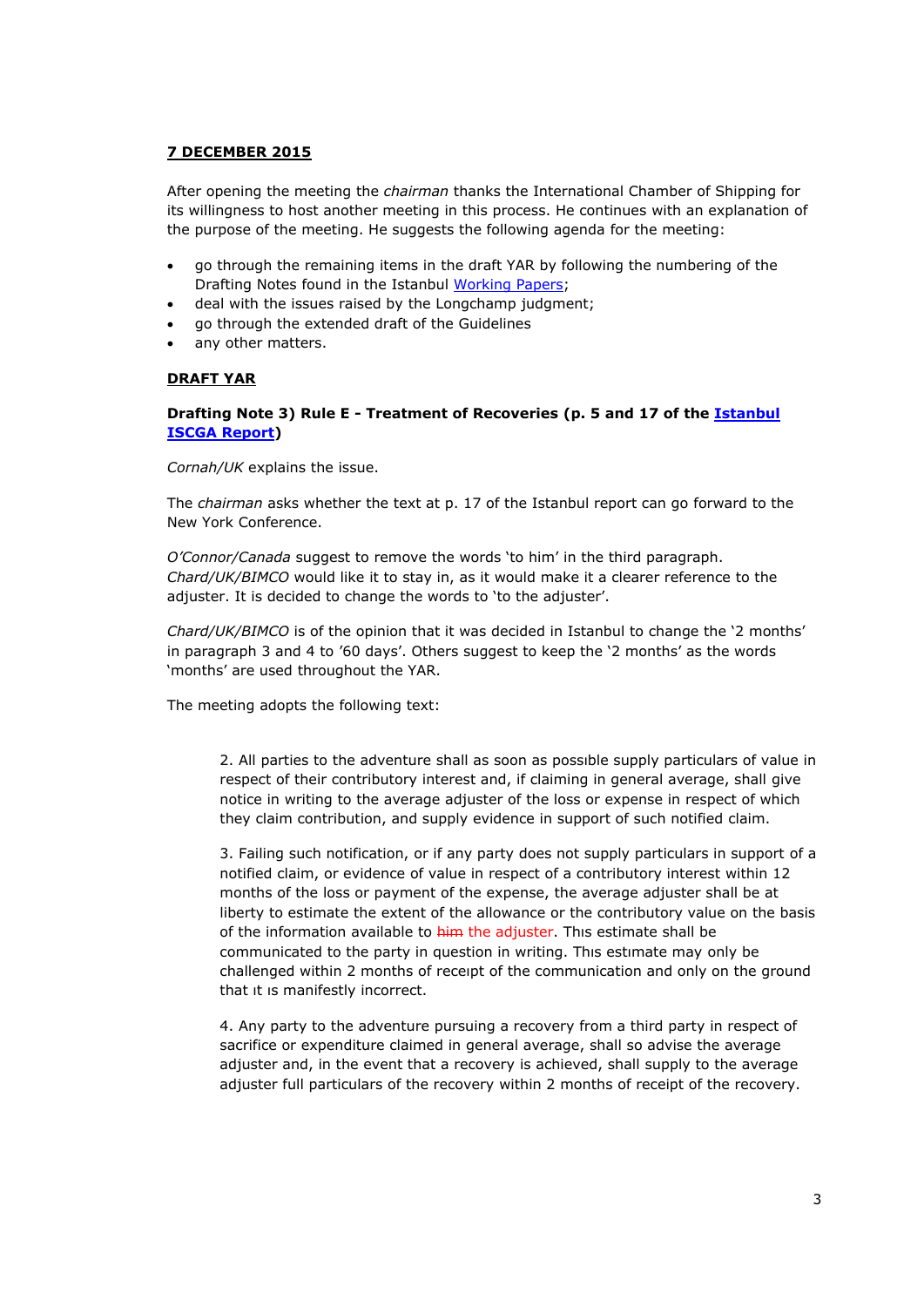# **Drafting Note 4) Rule G – Treatment of 'Bigham' cap (p. 8 and 21 of the [Istanbul](http://comitemaritime.org/Uploads/Work%20In%20Progress/Rules%20of%20General%20Average/CMI_ISCGA_ReportIstanbul(final).pdf) [ISCGA](http://comitemaritime.org/Uploads/Work%20In%20Progress/Rules%20of%20General%20Average/CMI_ISCGA_ReportIstanbul(final).pdf) [Report\)](http://comitemaritime.org/Uploads/Work%20In%20Progress/Rules%20of%20General%20Average/CMI_ISCGA_ReportIstanbul(final).pdf)**

*Khosla/UK/ICS* and *Browne/UK/IUMI* inform the meeting that the main stakeholders have reached a compromise so that a limited cap will be included in the YAR. The draft text associated with the limited cap was set out in paragraph 4.7 of the Istanbul [Working](http://www.comitemaritime.org/Uploads/Work%20In%20Progress/Rules%20of%20General%20Average/CMI_IWG_GA_ISCWorkingPaperIstanbul2015(final).pdf) [Papers](http://www.comitemaritime.org/Uploads/Work%20In%20Progress/Rules%20of%20General%20Average/CMI_IWG_GA_ISCWorkingPaperIstanbul2015(final).pdf). After a suggestion from *Harvey/UK/AMD* is adopted to change 'shall not apply to' into 'shall not include' the text for the new Rule G paragraph 4 is as follows:

4. The proportion attaching to cargo of the allowances made in general average by reason of applying the third paragraph of this Rule shall not exceed the cost that would have been borne by the owners of cargo if the cargo had been forwarded at their expense. This limit shall not apply to include any allowances made under Rule F.

### **Drafting Note 5) Rule VI – Reapportionment of salvage (p. 9 and 17-18 of the [Istanbul](http://comitemaritime.org/Uploads/Work%20In%20Progress/Rules%20of%20General%20Average/CMI_ISCGA_ReportIstanbul(final).pdf) [ISCGA](http://comitemaritime.org/Uploads/Work%20In%20Progress/Rules%20of%20General%20Average/CMI_ISCGA_ReportIstanbul(final).pdf) [Report\)](http://comitemaritime.org/Uploads/Work%20In%20Progress/Rules%20of%20General%20Average/CMI_ISCGA_ReportIstanbul(final).pdf)**

*Hoppe/Denmark/BIMCO* refers to the text of Rule VI sub (b) chapeau as set out on page 18 of the Istanbul ISCGA Report and asks why the phrase 'to salvors and have settled that liability' was added. He wonders what will happen if the liability has not been settled. *Cornah/UK* and *Harvey/UK/AMD* explain that the idea was that the liability has to be discharged first. The *chairman* suggests to apply the maxim 'If in doubt, leave out' and strike out the words 'and have settled that liability', but keep the other part 'to salvors'. The text of Rule VI paragraph (b) chapeau is then as follows:

(b) Notwithstanding (a) above, where the parties to the adventure have a separate contractual or legal liability to salvors and have settled that liability salvage shall only be allowed should any of the following arise:

The *chairman* asks whether the main stakeholders have been able to reach a compromise regarding the text of subparagraph  $(b)(v)$  as set out on page 18 of the Istanbul ISCGA Report.

*Khosla/UK/ICS* informs the meeting that ICS agrees in principle to include the text in square brackets. Further discussion of text leads to a change of 'settled the salvage' to 'satisfied the salvage claim' as the former is associated more with salvage awards. It is also decided to leave out the reference to the 'gross base award' and to replace it with an explanation in the Guidelines. Although *Hahn/Germany* is wondering whether things are not made too complicated, the following text is finally adopted:

v) a significant proportion of the parties settled the salvage satisfied the salvage claim on substantially different terms [as to principle the gross base award orsettlement (, no regard being had to interest, currency correction or the legal costs of either the salvor or the contributing parties $\frac{1}{2}$ .

*O'Connor/Canada* refers to subparagraph (a) as set out in paragraph 5.3. of the Istanbul [Working](http://www.comitemaritime.org/Uploads/Work%20In%20Progress/Rules%20of%20General%20Average/CMI_IWG_GA_ISCWorkingPaperIstanbul2015(final).pdf) [Papers](http://www.comitemaritime.org/Uploads/Work%20In%20Progress/Rules%20of%20General%20Average/CMI_IWG_GA_ISCWorkingPaperIstanbul2015(final).pdf) at pages 9 and 10. *O'Connor/Canada* indicates the word paragraph at the end of the provisions should have been plural. This is agreed so that the following text is adopted:

(a) Expenditure incurred by the parties to the adventure in the nature of salvage, whether under contract or otherwise, shall be allowed in general average provided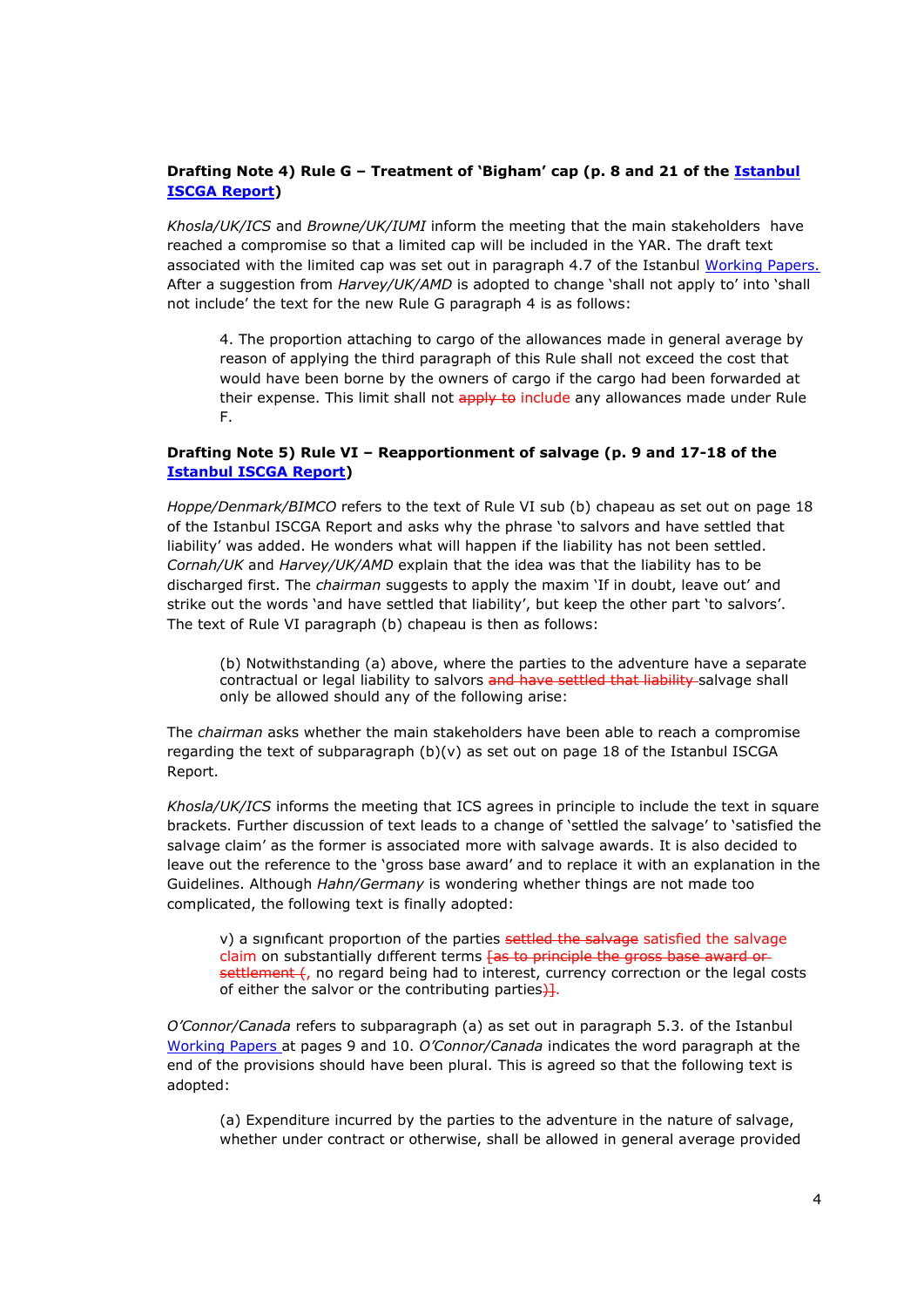that the salvage operations were carried out for the purpose of preserving from peril the property involved in the common maritime adventure, and subject to the provisions of paragraphs (b),  $\frac{1}{2}$ (c) and (d).

It is also pointed out that the text of subparagraph (d) as set out in the Istanbul [Working](http://www.comitemaritime.org/Uploads/Work%20In%20Progress/Rules%20of%20General%20Average/CMI_IWG_GA_ISCWorkingPaperIstanbul2015(final).pdf) [Papers](http://www.comitemaritime.org/Uploads/Work%20In%20Progress/Rules%20of%20General%20Average/CMI_IWG_GA_ISCWorkingPaperIstanbul2015(final).pdf) at page 10 contains a typing error. The following text is adopted:

(d) Special compensation payable to a salvor by the shipowner under Art. 14 of the said Convention to the extent of the specified in paragraph 4 of the Article or under any other provision similar in substance (such as SCOPIC) shall not be allowed in General Average and shall not be considered a salvage payment as referred to in paragraph (a) of this Rule.

### **Drafting Note 6) Rule X – Detention during restowage (p. 5 of the [Istanbul](http://comitemaritime.org/Uploads/Work%20In%20Progress/Rules%20of%20General%20Average/CMI_ISCGA_ReportIstanbul(final).pdf) [ISCGA](http://comitemaritime.org/Uploads/Work%20In%20Progress/Rules%20of%20General%20Average/CMI_ISCGA_ReportIstanbul(final).pdf) [Report\)](http://comitemaritime.org/Uploads/Work%20In%20Progress/Rules%20of%20General%20Average/CMI_ISCGA_ReportIstanbul(final).pdf)**

It is noted that it was decided on the first day of the meeting in Istanbul (6 June 2015) to discuss the issue of adding a sentence to Rule  $X(c)(ii)$  further on the next day. This was however apparently forgotten.

*Khosla/UK/ICS* has the feeling that the matter was actually dealt with, i.e. to adopt the text as suggested in paragraph 6.2. of the Istanbul [Working](http://www.comitemaritime.org/Uploads/Work%20In%20Progress/Rules%20of%20General%20Average/CMI_IWG_GA_ISCWorkingPaperIstanbul2015(final).pdf) [Papers](http://www.comitemaritime.org/Uploads/Work%20In%20Progress/Rules%20of%20General%20Average/CMI_IWG_GA_ISCWorkingPaperIstanbul2015(final).pdf) (p. 12), but replacing 'However' by 'Nonetheless'.

*O'Connor/Canada* suggests to also change 'shall be applied' to 'shall apply', something which should also be done in Rule X(c).

The inclusion of the draft wording is accepted on principle, subject to *O'Connor/Canada's* suggestions being considered in the final "tidying up" process.

#### **Drafting Note 8) Rule XI – Wages at Port of Refuge**

The *chairman* notes that after lunch on the first day of the meeting in Istanbul (6 June 2015) the main stakeholders informed him that they had been able to reach an understanding on several points. One of those points was that crew wages would remain in the YAR (see p. 8 of the [Istanbul](http://comitemaritime.org/Uploads/Work%20In%20Progress/Rules%20of%20General%20Average/CMI_ISCGA_ReportIstanbul(final).pdf) [ISCGA](http://comitemaritime.org/Uploads/Work%20In%20Progress/Rules%20of%20General%20Average/CMI_ISCGA_ReportIstanbul(final).pdf) [Report](http://comitemaritime.org/Uploads/Work%20In%20Progress/Rules%20of%20General%20Average/CMI_ISCGA_ReportIstanbul(final).pdf)). All other points were subsequently discussed in Istanbul, except crew wages, so the *chairman* wonders whether this point would need further discussion. It becomes apparent that this is not needed.

### **Drafting Note 7) Rule XI – Detention for Common Safety (p. 5-6 of the [Istanbul](http://comitemaritime.org/Uploads/Work%20In%20Progress/Rules%20of%20General%20Average/CMI_ISCGA_ReportIstanbul(final).pdf) [ISCGA](http://comitemaritime.org/Uploads/Work%20In%20Progress/Rules%20of%20General%20Average/CMI_ISCGA_ReportIstanbul(final).pdf) [Report\)](http://comitemaritime.org/Uploads/Work%20In%20Progress/Rules%20of%20General%20Average/CMI_ISCGA_ReportIstanbul(final).pdf)**

*Harvey/UK/AMD* refers to Drafting Note 7 (p. 13 of the Istanbul [Working](http://www.comitemaritime.org/Uploads/Work%20In%20Progress/Rules%20of%20General%20Average/CMI_IWG_GA_ISCWorkingPaperIstanbul2015(final).pdf) [Papers](http://www.comitemaritime.org/Uploads/Work%20In%20Progress/Rules%20of%20General%20Average/CMI_IWG_GA_ISCWorkingPaperIstanbul2015(final).pdf)) and asks the question which of the three suggested texts should be adopted. *Khosla/UK/ICS* feels the first of the suggested texts should be adopted. *O'Connor/Canada's* suggestion to rephrase the text to change 'entry and detention' to 'entry or detention', is adopted, so the phrase reads:

which render that entry and or detention necessary for the common safety or to enable damage…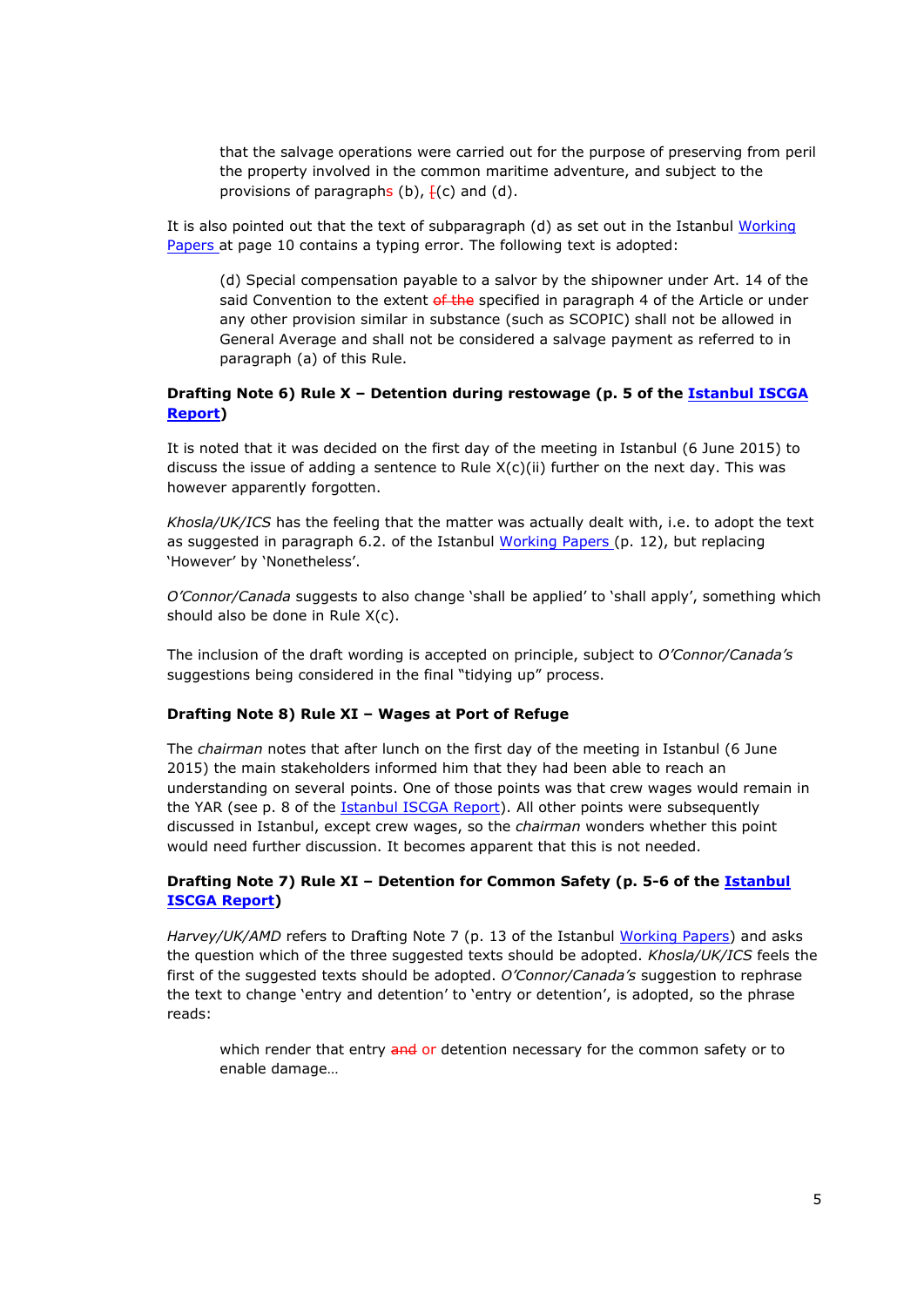#### **Drafting Note 12) Rule XIV – Temporary repairs**

On the first day of the meeting in Istanbul (6 June 2015) the *chairman* suggested to discuss this topic the next day (see p. 10 of the [Istanbul](http://comitemaritime.org/Uploads/Work%20In%20Progress/Rules%20of%20General%20Average/CMI_ISCGA_ReportIstanbul(final).pdf) [ISCGA](http://comitemaritime.org/Uploads/Work%20In%20Progress/Rules%20of%20General%20Average/CMI_ISCGA_ReportIstanbul(final).pdf) [Report](http://comitemaritime.org/Uploads/Work%20In%20Progress/Rules%20of%20General%20Average/CMI_ISCGA_ReportIstanbul(final).pdf)). This was however forgotten. The *chairman* now suggests to discuss the issue after the lunch break, to allow the representatives of the main stakeholders a chance to seek a compromise.

### **Confusion about Drafting Notes 17 and 18 (not included in Istanbul Working Papers), and 16 and 19**

The *chairman* raises the issue. *Van der Valk/Netherlands* points to inconsistencies in the numbering of the Drafting Notes. The Drafting Notes were originally introduced in a document called 'CMI Drafting Meeting Papers' which was prepared for a meeting of the IWGGA in London on 25 February 2015. At that meeting it was decided that some of the issues would not be pursued in Istanbul. As a result the (original 23) Drafting Notes were reduced to 19 Drafting Notes in the Istanbul [Working](http://www.comitemaritime.org/Uploads/Work%20In%20Progress/Rules%20of%20General%20Average/CMI_IWG_GA_ISCWorkingPaperIstanbul2015(final).pdf) [Papers.](http://www.comitemaritime.org/Uploads/Work%20In%20Progress/Rules%20of%20General%20Average/CMI_IWG_GA_ISCWorkingPaperIstanbul2015(final).pdf) The numbering of the four Drafting Notes at the end was, however, not entirely consistent. The list of contents of Section  $A -$  Draft Rules at (the second) p. i of the Istanbul [Working](http://www.comitemaritime.org/Uploads/Work%20In%20Progress/Rules%20of%20General%20Average/CMI_IWG_GA_ISCWorkingPaperIstanbul2015(final).pdf) [Papers](http://www.comitemaritime.org/Uploads/Work%20In%20Progress/Rules%20of%20General%20Average/CMI_IWG_GA_ISCWorkingPaperIstanbul2015(final).pdf) include the following:

(…) 14) Rule XVII – Treatment of low wage value cargo. 15) Rule XVII – Deductions in respect of salvage. 19) Rule XVII – Personal effects. 20) Rule XX – Commission. 21) Rule XXI – Interest. 22) Rule XXII – Cash deposits. (…)

The actual contents of the Istanbul [Working](http://www.comitemaritime.org/Uploads/Work%20In%20Progress/Rules%20of%20General%20Average/CMI_IWG_GA_ISCWorkingPaperIstanbul2015(final).pdf) [Papers](http://www.comitemaritime.org/Uploads/Work%20In%20Progress/Rules%20of%20General%20Average/CMI_IWG_GA_ISCWorkingPaperIstanbul2015(final).pdf) however contained the following headings:

(…) DN 14 – Low value cargo DN 15 – Deductions for salvage DN 16 DN 20 – Commission DN 21 – Interest DN 22 – Cash deposits (…)

The conclusion is that, as far as the process after the London meeting of 25 February 2015 is concerned, Drafting Notes 17 and 18 no longer exist, and that Drafting Notes 16 and 19 are actually one and the same Drafting Note, that deals with Personal effects. *Van der Valk/Netherlands* used Nr 16 in the [Istanbul](http://comitemaritime.org/Uploads/Work%20In%20Progress/Rules%20of%20General%20Average/CMI_ISCGA_ReportIstanbul(final).pdf) [ISCGA](http://comitemaritime.org/Uploads/Work%20In%20Progress/Rules%20of%20General%20Average/CMI_ISCGA_ReportIstanbul(final).pdf) [Report](http://comitemaritime.org/Uploads/Work%20In%20Progress/Rules%20of%20General%20Average/CMI_ISCGA_ReportIstanbul(final).pdf) (at p. 10) as he based the report on the actual contents of the Istanbul [Working](http://www.comitemaritime.org/Uploads/Work%20In%20Progress/Rules%20of%20General%20Average/CMI_IWG_GA_ISCWorkingPaperIstanbul2015(final).pdf) [Papers](http://www.comitemaritime.org/Uploads/Work%20In%20Progress/Rules%20of%20General%20Average/CMI_IWG_GA_ISCWorkingPaperIstanbul2015(final).pdf) instead of the list of contents.

#### **Rule XI – Fuel and Stores**

*O'Connor/Canada* asks whether there still is a Rule XI(b)(2). This is affirmed.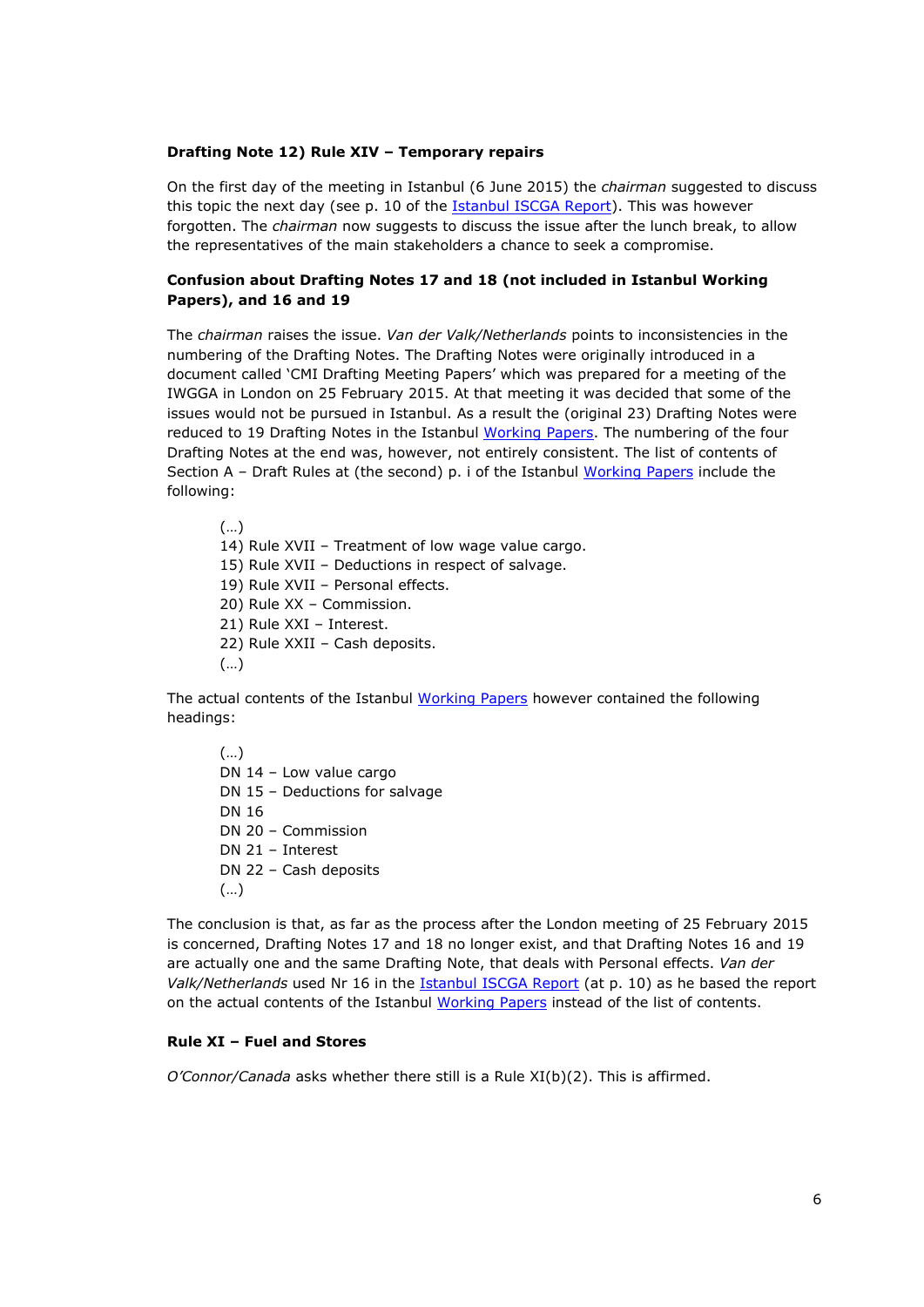### **Tidying Up**

The chairman reminds the meeting that a Tidying Up/Wordings document was issued prior to the Hamburg Conference as a matter of record of the items that had so far been agreed to need review. This document was, however, not discussed at the Hamburg Conference.

It is agreed that tidying up is still necessary. *Cornah/UK* and *O'Connor/Canada* will make suggestions on the basis of a full text of the YAR which include the revisions as agreed so far.

At the suggestion from *O'Connor/Canada* it is also agreed that the YAR 2004 need to be looked at in the current tidying up process as the YAR 2004 contained improvements on the wording of the YAR 1994.

A suggestion to abandon the system of roman numerals is not adopted, in order to maintain consistency with the past.

### **Drafting Note 9) Rule XI – Definition of port charges**

*Harvey/UK/AMD* wonders whether the text agreed upon in Istanbul (see p. 5-6 of the [Istanbul](http://comitemaritime.org/Uploads/Work%20In%20Progress/Rules%20of%20General%20Average/CMI_ISCGA_ReportIstanbul(final).pdf) [ISCGA](http://comitemaritime.org/Uploads/Work%20In%20Progress/Rules%20of%20General%20Average/CMI_ISCGA_ReportIstanbul(final).pdf) [Report](http://comitemaritime.org/Uploads/Work%20In%20Progress/Rules%20of%20General%20Average/CMI_ISCGA_ReportIstanbul(final).pdf)) – which is the text suggested in paragraph 9.3 of the Istanbul [Working](http://www.comitemaritime.org/Uploads/Work%20In%20Progress/Rules%20of%20General%20Average/CMI_IWG_GA_ISCWorkingPaperIstanbul2015(final).pdf) [Papers](http://www.comitemaritime.org/Uploads/Work%20In%20Progress/Rules%20of%20General%20Average/CMI_IWG_GA_ISCWorkingPaperIstanbul2015(final).pdf) as amended following the suggestion from *McDonald/UK/AAA* - actually deals with the issue of the Trade Green judgment.

*Cornah/UK* refers to earlier Working Papers and confirms there was not any intention to disturb the main finding of the Court. However in the course of the judgment it had been suggested that "port charges" in Rule XI included only the normal charges that a vessel was required to pay in entering that port. This is a much narrower view than the accepted practice of allowing additional costs that may arise from the vessel's distressed condition, e.g. extra tugs and pilots. The drafted wording was accepted in principle with a possible change from "for the purpose of this and other Rules" to "for the purpose of these Rules" to be considered during the tidying up phase.

# **Drafting Note 13) Rule XVII – Value at inland destinations (p. 7 of the [Istanbul](http://comitemaritime.org/Uploads/Work%20In%20Progress/Rules%20of%20General%20Average/CMI_ISCGA_ReportIstanbul(final).pdf) [ISCGA](http://comitemaritime.org/Uploads/Work%20In%20Progress/Rules%20of%20General%20Average/CMI_ISCGA_ReportIstanbul(final).pdf) [Report\)](http://comitemaritime.org/Uploads/Work%20In%20Progress/Rules%20of%20General%20Average/CMI_ISCGA_ReportIstanbul(final).pdf)**

It was concluded in Istanbul that there was agreement in principle, but that the wording of the suggested provision (see p. 19 of the Istanbul [Working](http://www.comitemaritime.org/Uploads/Work%20In%20Progress/Rules%20of%20General%20Average/CMI_IWG_GA_ISCWorkingPaperIstanbul2015(final).pdf) [Papers\)](http://www.comitemaritime.org/Uploads/Work%20In%20Progress/Rules%20of%20General%20Average/CMI_IWG_GA_ISCWorkingPaperIstanbul2015(final).pdf) would need another look.

It is discussed whether or not to include the word 'inland' so that 'final delivery' would become 'final inland delivery'. It is decided not to add the word 'inland'. It is also suggested to change 'shall be deemed' to 'may be deemed' , 'may be deemed by the adjuster' or 'may be deemed in the adjustment' in order to show that the adjuster has a discretion. A lengthy discussion follows about the effects of the wording, whether it necessary to refer to adjuster in this particular rule or in any of the YAR, and whether giving the adjuster a discretion would actually manoeuvre the adjuster into a difficult position.

The following text is adopted:

Such commercial invoice shall may be deemed to reflect the value at the time of discharge irrespective of the place of final delivery under the Contract of Carriage.

Further changes may be proposed in the course of the tidying Up.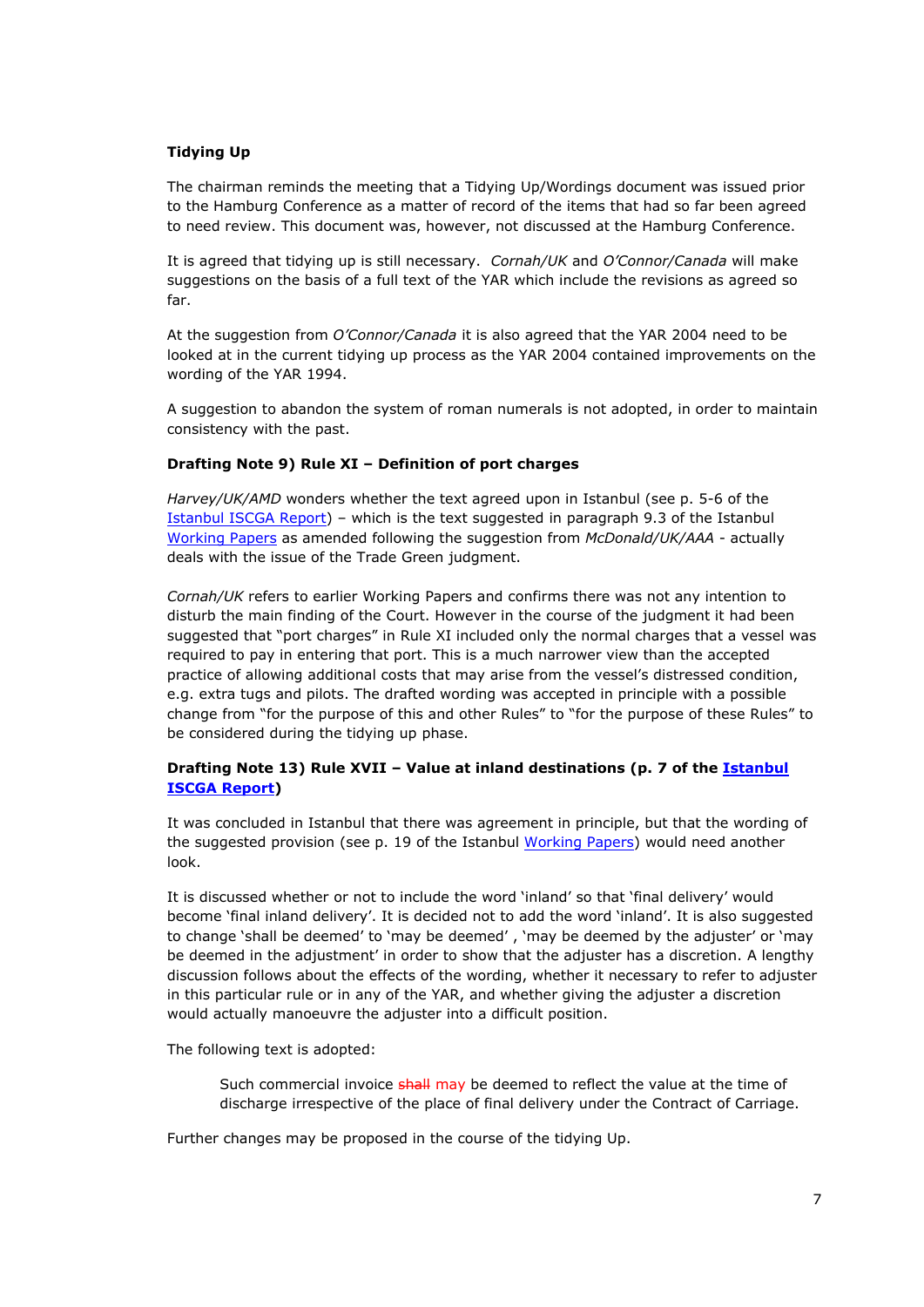### **THE 'LONGCHAMP'**

The *chairman* gives a brief introduction of the issue that was identified at the IWGGA meeting London on 25 February 2015. It was decided there not to bring the issue up at the ISCGA meeting in Istanbul as it was thought better to await a judgment of the Court of Appeal, which judgment was expected before the 2016 CMI New York Conference. As it has become clear that the case will not be heard by the Court of Appeal until later in 2016, the issue is raised in this meeting. The meeting will have to decide whether the judgment of the High Court raises problems which may need to be remedied in the new YAR, although the appeal is pending.

*Cornah/UK* explains that the basis of the 'Longchamp' decision was essentially a determination regarding the facts. The judge had outlined the principles that he felt were relevant and his summary in this regard was in line with current case law and practice, so that no new principles of construction or law appeared to be involved. His decision that the (notional) payment of the first ransom demand by the Somali pirates would have been reasonable, given all the circumstances (and thereby qualifying as an allowable general average expense that could be substituted against under Rule F), may have surprised many practitioners but is an example of the different views about the facts of a complex case that may be taken. It was difficult to envisage any possible changes to this aspect of Rule F that would help with the formation of such views without possibly undesirable or unintended consequences. However, outside the main rationale of the case, he notes that some grey areas continue to exist: firstly whether the word 'additional' in Rule F includes the ordinary commercial and running expenses of the vessel if these are enhanced due to a substituted course of action, and secondly whether Rule C imposes any limitation on Rule F allowances, either in its 1974 form which was considered in the 'Longchamp', or in the 1994 / 2004 forms which include the word 'expense' in addition to loss or damage. *Cornah/UK* also notes that flexibility was an important part of the appeal of Rule F to commercial interests, and that the majority of cases were resolved satisfactorily under current wordings, but plainly concerns do exist.

During initial discussions it was noted that adjustments had been put forward using the same 'Longchamp' rationale in relation to the detention of vessels while negotiating a salvage settlement with, for example, a canal authority. *Hahn/Germany* explained his approach to the preparation of the adjustment featured in the 'Longchamp'; he had given the matter lengthy consideration and felt this approach was justified in the unusual circumstances of this case which he felt were highly unlikely to arise in other situations.

The *chairman* suggests that more express wording should appear in Rule C to ensure expenses such as charter hire were excluded. *Harvey/UK/AMD* notes the dangers of a 'Longchamp' approach being extended to other cases but considers it was up to the stakeholders to indicate their views before any amended wordings were attempted; a possible solution to some of the concerns regarding wages could be located within Rule XI. *Khosla/ICS* considers that the main issue of what is reasonable could be left to the courts to decide. *Chard/UK/BIMCO* gives a similar view. *Browne/IUMI* expresses reluctance to second guess the outcome of the Appeal and does not consider that changes were appropriate or necessary at this time.

A lengthy discussion follows about the interpretation of the High Court judgment, its effects for general average in practice, and the possible outcome of the proceedings in appeal. In view of the many uncertainties it is decide not to propose any text in this respect.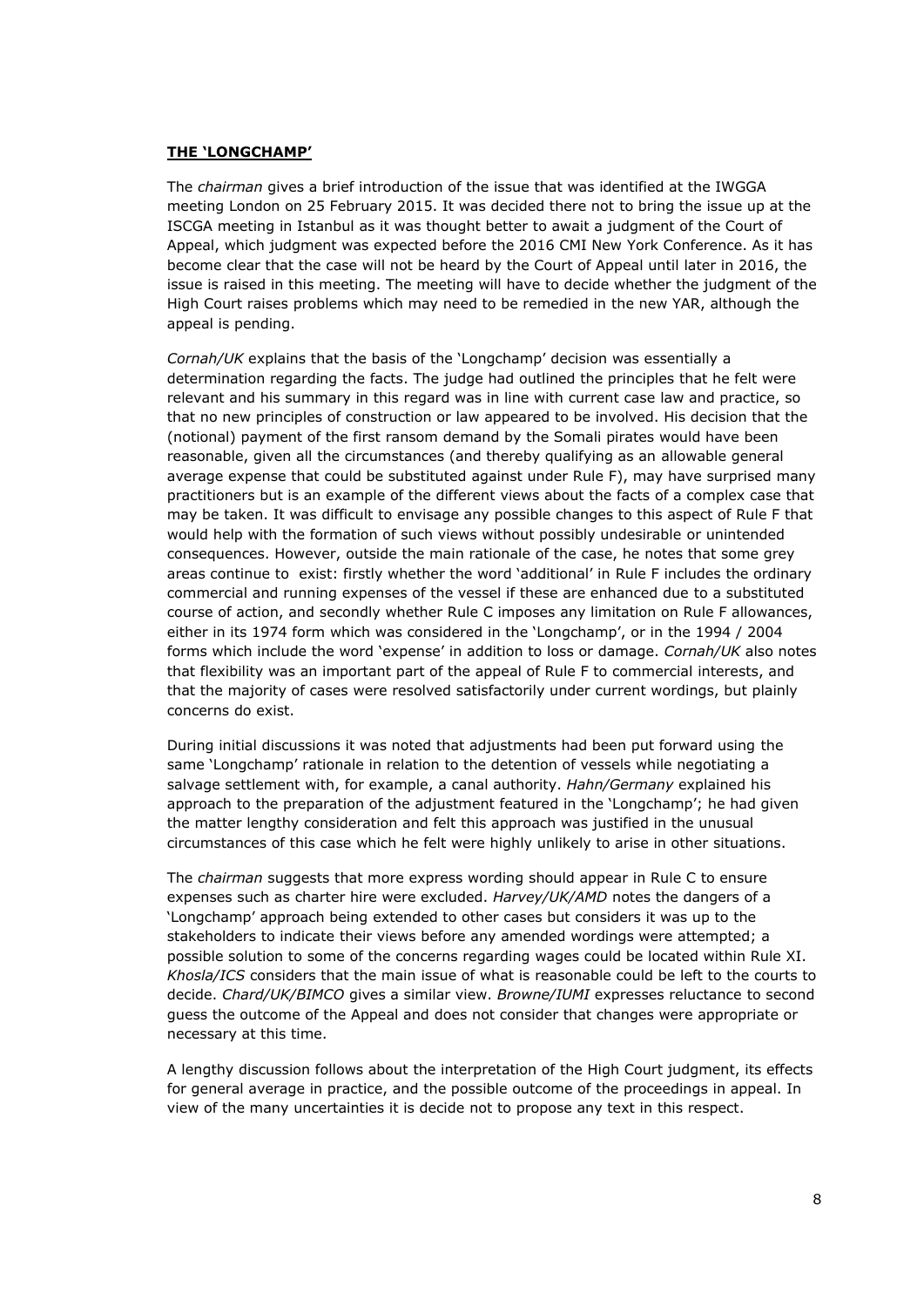### **THE GUIDELINES**

*Cornah/UK* gives an introduction on the basis of the [14/10/2015](http://comitemaritime.org/Uploads/Work%20In%20Progress/Rules%20of%20General%20Average/DraftCMIGuidelinesOnGA20151014.pdf) [Draft](http://comitemaritime.org/Uploads/Work%20In%20Progress/Rules%20of%20General%20Average/DraftCMIGuidelinesOnGA20151014.pdf) [of](http://comitemaritime.org/Uploads/Work%20In%20Progress/Rules%20of%20General%20Average/DraftCMIGuidelinesOnGA20151014.pdf) [the](http://comitemaritime.org/Uploads/Work%20In%20Progress/Rules%20of%20General%20Average/DraftCMIGuidelinesOnGA20151014.pdf) [Guidelines.](http://comitemaritime.org/Uploads/Work%20In%20Progress/Rules%20of%20General%20Average/DraftCMIGuidelinesOnGA20151014.pdf) He has received some comments on the draft before the meeting. It is agreed to go through the Guidelines in the order of the text in the Draft.

### **A) Introduction**

- 1) Objective
- 2) Effect of guidelines

*Spencer/US/AMD* mentions that it was suggested at a recent AMD meeting that the Guidelines perhaps should include an additional section on best practices for insurers. The Guidelines might seem a little one-sided for providing a mark for adjusters to step up to, but not for insurers.

The *chairman* feels the meeting should continue digesting the current text. After that the question remains whether the meeting even wants Guidelines at all.

*Khosla/UK/ICS* suggests to replace the words 'commercial interests' by 'parties' (as is done under 2 Effect of guidelines), as GA is contractual. *Van der Valk/Netherlands,* however, suggest other legal systems, like his own, may treat GA basically as a non-contractual issue. *Hahn/Germany* suggests 'proprietary interests and their insurers'. In reaction, Browne/UK/IUMI points to liability insurers.

The *chairman* reiterates that the Guidelines are intended to provide a brief general introduction for laymen and it would not be appropriate to use too much legal terminology.

It is decided to strike out 'commercial interests' in Section A.1. altogether and 'on the parties' in Section A.2. and not replace the text with anything else.

3) Oversight and amendment

The *chairman* asks the meeting whether a CMI Standing Committee is needed. *O'Connor/Canada* doubts that this necessary, as the Guidelines will only need to amended from time to time. *Spencer/US/AMD*, however, thinks some sort of permanent mechanism is needed.

*Cornah/UK* says the idea is to make sure that the stakeholders are represented in some way in the committee.

*Chard/UK/BIMCO* wonders what will happen if the CMI Assembly refuses a proposal from the Standing Committee. And what if the Standing Committee itself is split about a certain proposal? He also raises the question whether the Standing Committee could change the unbindingness of the Guidelines to a binding set of Guidelines. *Hahn/Germany* feels the Guidelines will be unbinding in name only. They will be seen as best practices.

The *chairman* asks the question whether – if it is agreed to have a Standing Committee – the meeting is ok with representatives from ICS and IUMI. Would it not be strange not to include members of AMD or a number of adjusters in general. He suggests the chairman of the Standing Committee should be an active adjuster.

*Khosla/UK/ICS* suggests to add to 'Five additional members nominated by the Assembly of CMI' the text 'two of whom should be adjusters'. Browne/UK/IUMI feels the Standing Committee should not be too big. Three additional members instead of five would be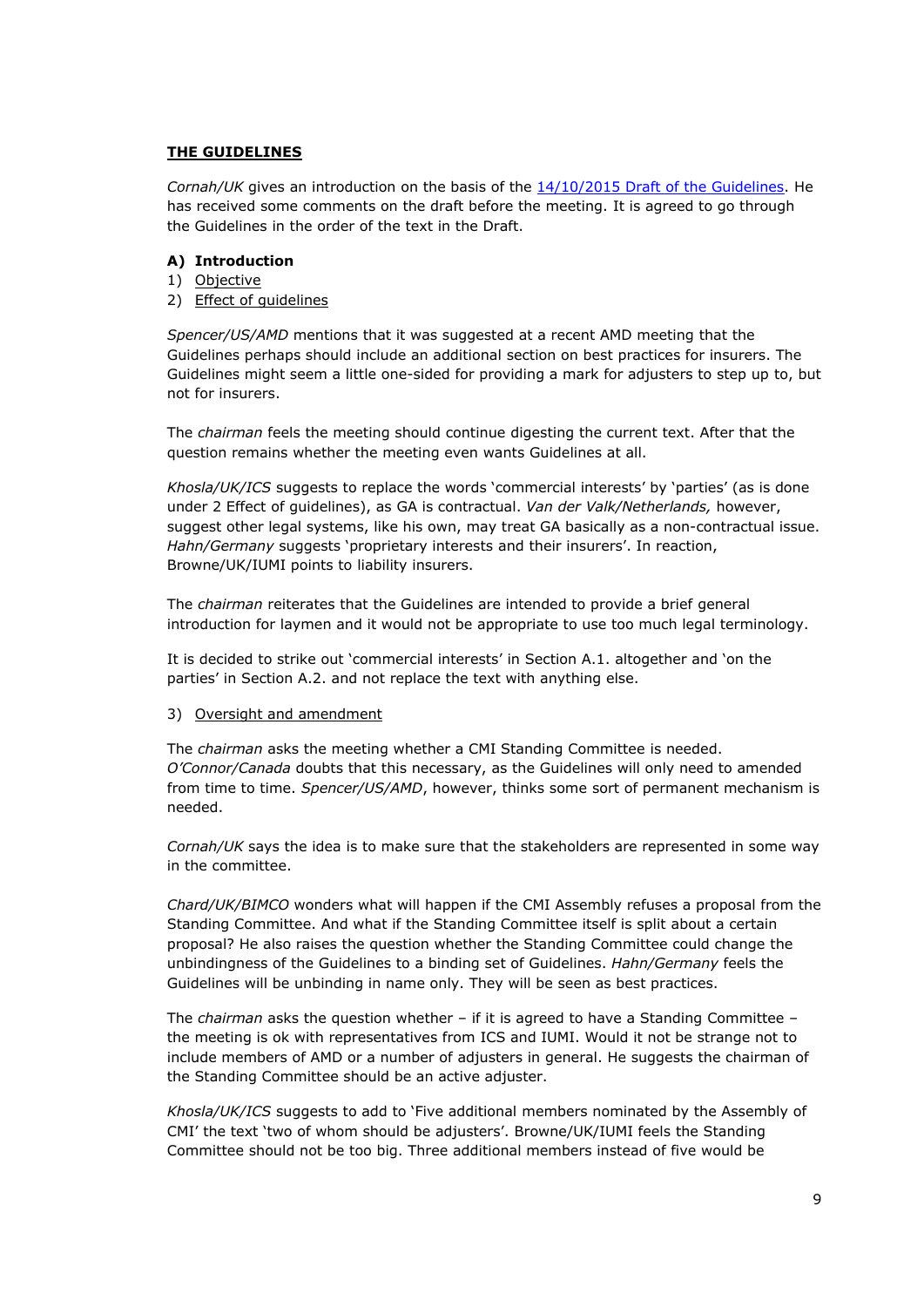enough. The *chairman* adds that it is natural for the AMD to be amongst the nominees, 2 out of 5 adjusters at least.

At the suggestion of the *chairman* the 'safety valve' of the final sentence ('In the event…when next convened.) is stricken out.

At the suggestion of *Khosla/UK/ICS* the heading of this Section A.3. is changed to 'Review and amendment', as oversight may mean supervision, but also an omission.

### **B) Basic principles**

### 1) Background

*Khosla/UK/ICS's* suggestion to move the final paragraph 'Rule A…common maritime adventure' to the beginning of Section B.2. York-Antwerp Rules is not adopted.

2) York-Antwerp Rules

The first sentence of the first paragraph is amended as follows:

The York-Antwerp Rules consist of lettered rules (A-G) and numbered rules (I-XXIII).

### 3) General Average events

*Browne/UK/IUMI* suggests to change 'are' in the first sentence to 'may be'. *Wallrabenstein/Germany* suggests instead to add the word 'possible' before 'general average situations:'. The latter suggestion is adopted.

At the suggestion of *Groninger/Germany* 'Lightening of the vessel' is added to the types of sacrifice or expenditure connected to 'Grounding'.

At the suggestion of *Spencer/US/AMD* 'Towage' is added to the types of sacrifice or expenditure connected to 'Heavy wheather, collision etc.'

### 4) Adjustment of general average

Several proposals to simplify the wording with the layman in mind (adventure – voyage, termination – end) are rejected in the end, as the meeting agrees with *Harvey/UK/AMD* that it is better to use the wording of the YAR in text, perhaps adding explanations in a glossary elsewhere in the Guidelines.

*Browne/UK/IUMI* wonders whether the text under 3. Termination of the adventure should include some words about multiple discharge points. *Cornah/UK* suggests to leave it out, as it would become too complicated for the layman.

*Hoppe/DK/BIMCO* feels the paragraph under 5. "Made Good" needs clarification, if possible by a set of figures. Cornah/UK agrees to include a set of figures in the next draft of the Guidelines, and agrees to consider and incorporate the various other suggestions into the next draft.

# 5) Example adjustment

The words General Average and the numbers US\$ 250,000 and 100,00 in the right hand column will be brought down a little, to restore the balance between the columns.

At the suggestion of Harvey/UK/AMD 'Salvage awarded to tugs for refloating vessel' is changed to 'Salvage paid to tugs for refloating vessel'.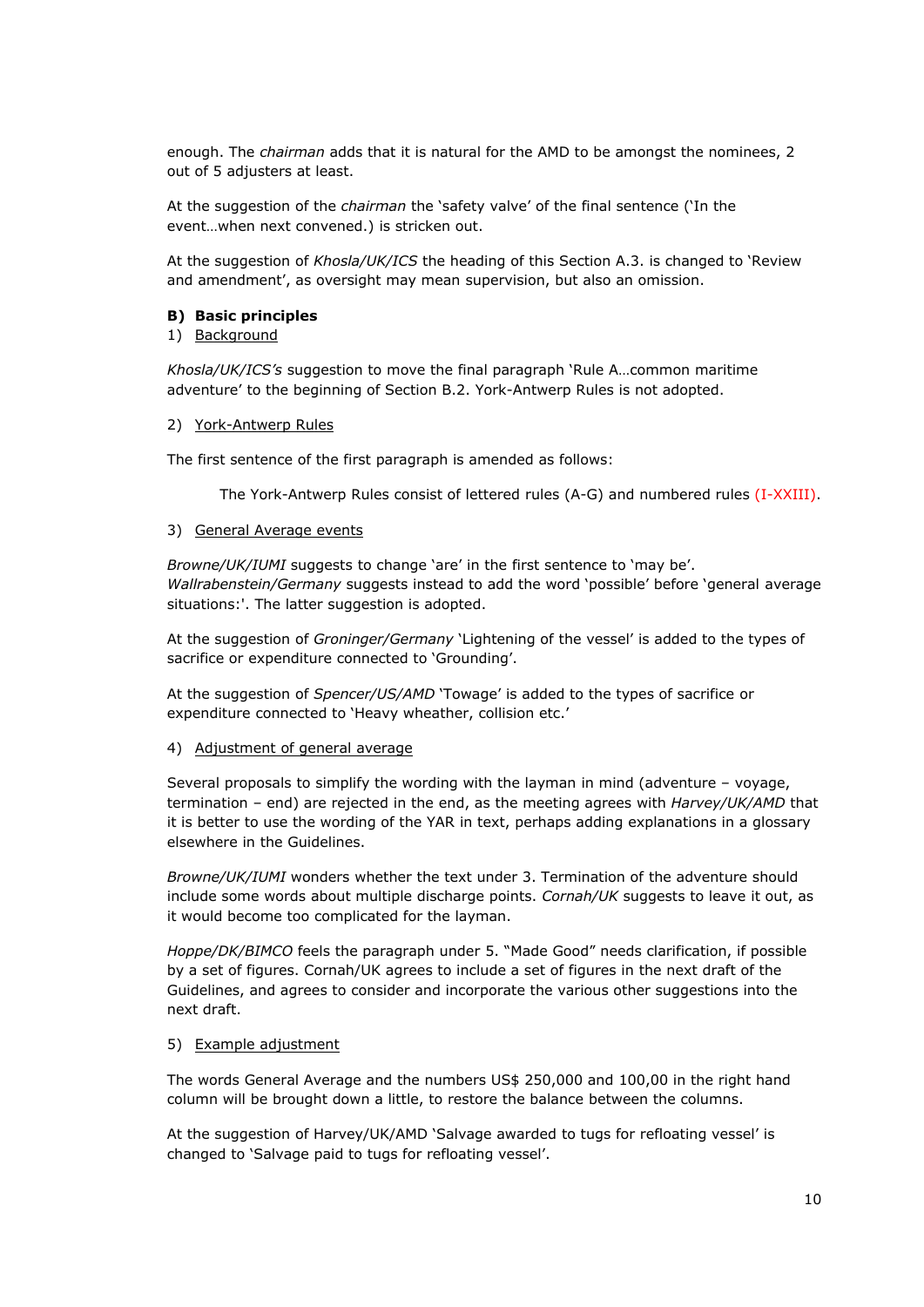# 6) Contract of affreightment

*Schwampe/Germany* wonders whether the text under 2. York-Antwerp Rules and 6. Contract of affreightment should not be amalgamated to one text.

*Van der Valk/Netherlands* feels the text, particularly the final sentence of the second paragraph, and the third paragraph are too suggestive on the point of not having to pay a GA contribution on the basis of a breach of the contract of carriage. There is conflicting case law on this issue in the Netherlands, and it would seem not to be appropriate for unbinding guidelines to suggest one of the possible answers to that problem to be the right one.

### 7) General Average security

The *chairman* wonders whether some words should be added about the declaration of general average which is required in some jurisdictions, and *Cornah/UK* agrees to add appropriate wording.

*Harvey/UK/AMD* and *Cornah/UK* agree that the words 'the receiver or other party on behalf of the cargo owners' in the text following (a) should be replaced by 'owner or receiver of the cargo'.

*Harvey/UK/AMD* wonders whether (a) and (b) should not be turned around, as the average guarantee is more common than the average bond.

### 8) Salvage security

Quiros/Spain identified a typing error in Lloyds Open Forum.

The *chairman* suggests wording is added to explain away the problem of double security (salvage security and GA security), so that it becomes clear in the end one has to pay only once, and *Cornah/UK* agrees to add appropriate wording.

# **C) General Average Security Documents**

### 1) Introduction

*Kubo/Japan* objects to CMI forms for security documents as there will be a risk that security offered on the basis of other texts will be rejected, as the CMI text will be regarded as the standard. His comments also apply in particular to the text in paragraph 2.1. at p. 11 of the Draft Guidelines, and paragraph 2.4 at p. 15 of the Draft Guidelines.

3) Average Guarantee

*Cornah/UK* suggests that a blank jurisdiction and applicable law clause is added to the standard forms. This is acceptable to *Browne/UK/IUMI* and *Khosla/UK/ICS*.

*Browne/UK/IUMI* does however object to the paragraph starting with (c) in the Average Bond and the Average Guarantee dealing with prescription, as issues of time bar most likely will be governed by national law. It is agreed that this paragraph (c) will be deleted. It is, however, also mentioned that wording in conformity with Rule XXIII YAR 2004 could be included. This remark also served as a reminder with regard to Rule XXIII itself. At the first ISCGA meeting in Dublin it was decided that the time bar issue (Rule XXIII YAR 2004 and an amendment suggested by IUMI) would be taken up by the IWGGA for further work. The issue was included (with no suggested changes compared to the YAR 2004 text) in the [Report](http://www.comitemaritime.org/Uploads/pdf/CMI_IWGGA_ReportWording.pdf) [on](http://www.comitemaritime.org/Uploads/pdf/CMI_IWGGA_ReportWording.pdf) [Tidying](http://www.comitemaritime.org/Uploads/pdf/CMI_IWGGA_ReportWording.pdf) [up/Wordings](http://www.comitemaritime.org/Uploads/pdf/CMI_IWGGA_ReportWording.pdf) issued prior to the Hamburg Conference, but this report was, however, not discussed at the Hamburg Conference. So a question remained about the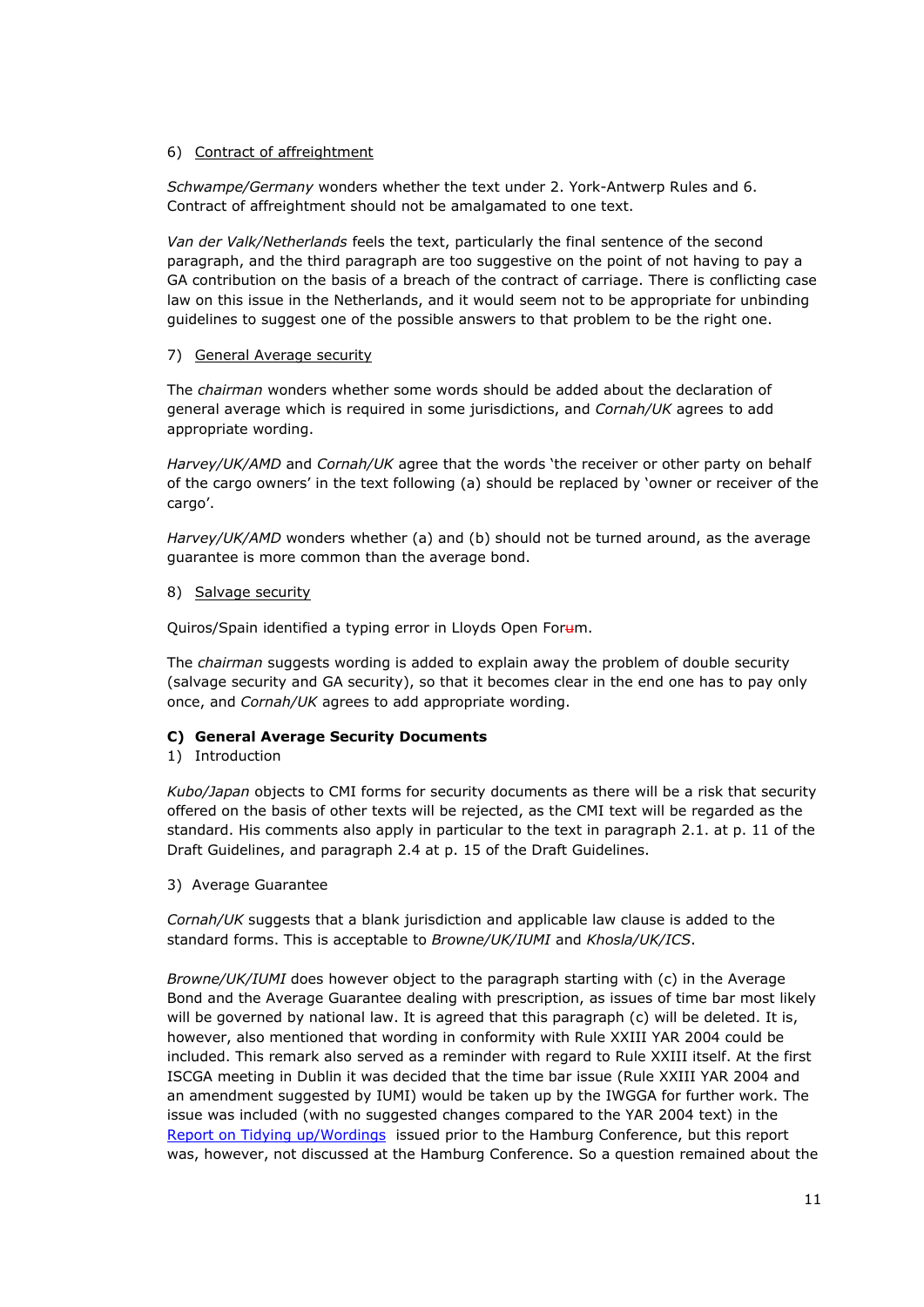status of the suggested new Rule XXIII in current process.

*Railas/Finland* mentions that not only jurisdiction but also arbitration should be considered.

As the ILU/AAA 1995 form of Average Guarantee and the 1977 Lloyd's Average Bond (LAB 77) are referred to in the Guidelines, *Chard/UK/BIMCO* would like to see the BIMCO Average Bond Clause 2007 included in the document as well.

It is decided a subgroup is formed, consisting of *Browne/UK/IUMI, Groninger/Germany* and *Van der Valk/Netherlands* who will look at the draft forms and add-on clauses as suggested on p. 13 of the Draft Guidelines.

#### **D) Role of the Adjuster**

1) Appointment of adjusters

*Kubo/Japan* is concerned with the wording of the second paragraph, as there is no procedure for qualification for adjusters in Japan, and many good adjusters are employed by reputable firms, but are not necessarily members of an association. *Light/Turkey* adds that adjusting in Turkey is usually done by qualified lawyers. *Khosla/UK/ICS* suggests removing the words 'under national legislation', as they may not be any law on the issue in many countries. The question is also raised whether even AMD can be considered a 'recognized' professional association as the text requires. *Khosla/UK/ICS* wonders whether the bar is not too high, and too discriminatory. *Cornah/UK* suggests that the paragraph is not essential but it is the commercial stakeholders that have been pressing for higher standards from adjusters so it should be up to those parties, particularly IUMI, to say what they expect. The *chairman* suggests redrafting. *Browne/UK/IUMI* and *Khosla/UK/ICS* will consider the issue further.

The chairman adjourns the meeting, which is continued the next day.

\_\_\_\_\_\_\_\_\_\_\_\_\_\_\_\_\_\_\_\_\_\_\_\_\_\_\_\_\_\_\_\_\_\_\_\_\_\_\_\_\_\_\_\_\_\_\_\_\_\_\_\_\_\_\_\_\_\_\_\_\_\_\_\_\_\_\_\_\_\_\_\_\_

\_\_\_\_\_\_\_\_\_\_\_\_\_\_\_\_\_\_\_\_\_\_\_\_\_\_\_\_\_\_\_\_\_\_\_\_\_\_\_\_\_\_\_\_\_\_\_\_\_\_\_\_\_\_\_\_\_\_\_\_\_\_\_\_\_\_\_\_\_\_\_\_\_

### **7 DECEMBER 2015**

#### **THE GUIDELINES**

#### **D) Role of the Adjuster**

2) Best practice of adjusters

At the suggestion of *Harvey/UK/AMD* the words 'or similar' are deleted from the text of paragraph 2.2(c).

*Browne/UK/IUMI* suggests to deleted the word 'principal' in the same paragraph 2.2(c), because it could mean 'all' or 'some', and most likely 'some' to the party instructing the adjuster. He wonders why adjusters could not simply identify the Rule applied for each item of allowances, as it would make the adjustment much more readable. Some adjusters present indicate that they usually do so, where practical. The word 'principal' is deleted.

*Kubo/Japan* is concerned with the effects of paragraph 2.2(e). He feels it would be very difficult for adjusters to comply with this requirement. *Cornah/UK* agrees the wording may be a bit too strong. *Hahn/Germany* directs the attention to the 'third party' mentioned in the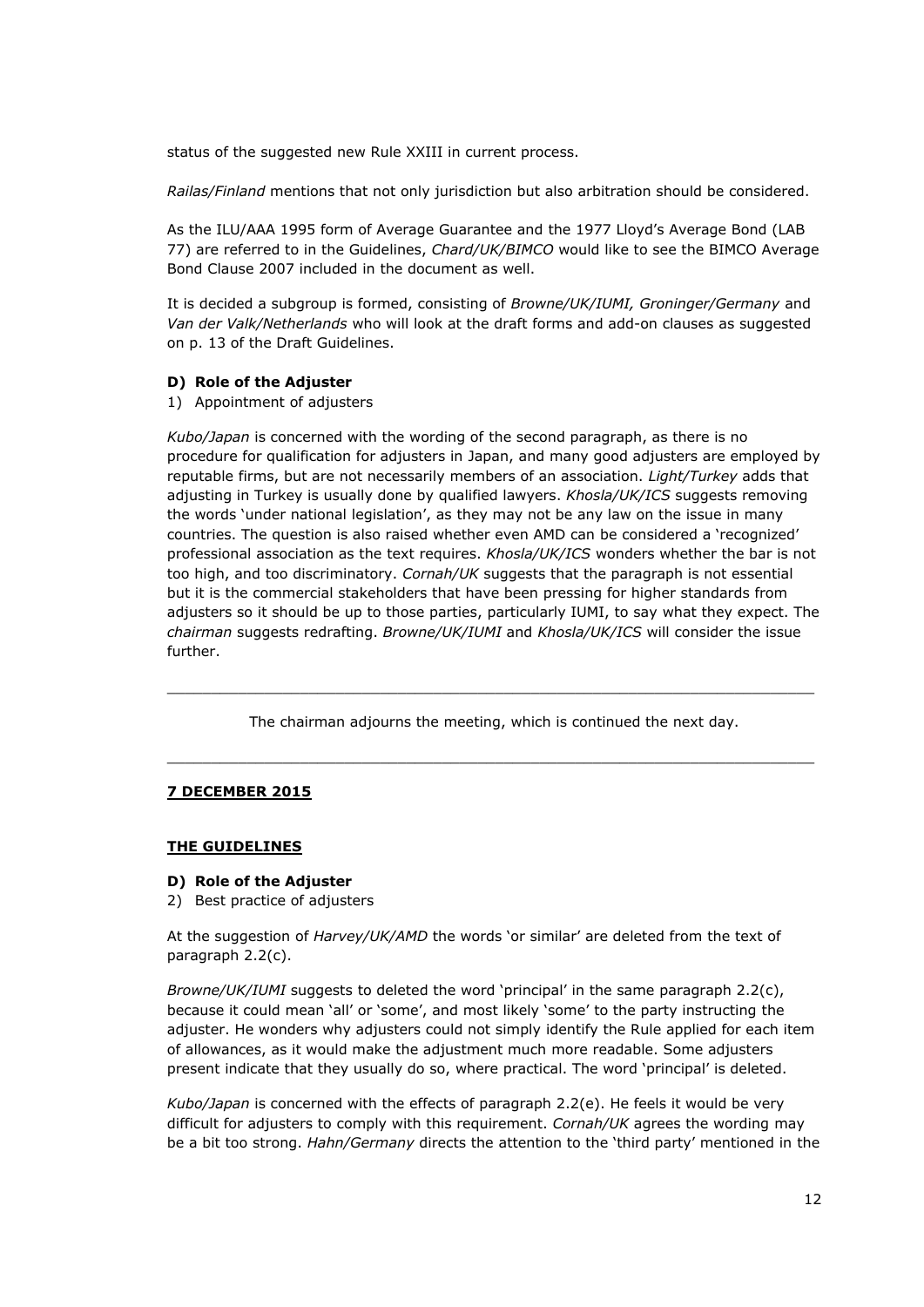paragraph. What would be the effect in e.g. fire damages cases of a time chartered ship? The chairman cuts short the ensuing discussion. It is decided to change the paragraph as follows:

(e) Make appropriate enquiries as to whether any recovery relating to the casualty from a third party is possible and what steps are being undertaken, and set out the results of their enquiries in the adjustment.

The discussion then moves to paragraph 2.3. *Hahn/Germany* has experience with P&I Clubs objecting to the disclosure of reports, often for defense purposes. Måkestad/Norway has no similar experience. *MacDonald/UK/AAA* mentions reports sometimes being redacted. The general feeling is that reports that are relied upon in the adjustment should be made available, but also that they usually are made available.

*Kubo/Japan* then suggests to delete paragraph 2.4 as it is too strong, and as the issue is already clear under C.3.1, discussed earlier. *MacDonald/UK/AAA* suggests to replace 'should' with 'may'. *Khosla/UK/ICS* feels the last part of the text 'or provide reasons…are required' should be taken out. *Groninger/Germany* wonders why the security forms currently under consideration are limited to security from cargo interests. Should there not be a form that can be used when the ship has to provide security? And perhaps also a bridging guarantee, like Salvage Guarantee Form ISU 2? *O'Connor/Canada* feels the text under C.3.1 is already very strong. *Hahn/Germany* says that the purpose of the whole exercise is to avoid lengthy discussions on the wording of security. *Cornah/UK* explains that the current wording was simply intended to take care of point 10 of the IUMI 'wish list' as appears on p. 14 of the Draft Guidelines. *Browne/UK/IUMI* makes it clear that he wants the adjuster to explain when different wording is used for GA security than the wording of the CMI forms. Suggestions are made to delete paragraph 2.4 and move the text to other parts of the Guidelines, e.g. the introduction (C.1) or in both C.2.1 (Bond) and C.3.1 (Guarantee). This will be considered by *Cornah/UK* when amending the draft Guidelines.

The *chairman* wonders whether there is more on the IUMI 'wish list' that needs to be discussed. *Browne/UK/IUMI* replies there is not enough time to discuss it further.

The *chairman* then raises the question whether there are any objections against having a list of best practices as such for the adjuster. No such objections are raised.

### **E) Role of the General Interest Surveyor**

On a question from the *chairman Cornah/UK* explains that the text under this heading was based on a text in use at his firm.

*O'Connor/Canada* wonders whether an GI surveyor is used in all cases. This is not so, *Cornah/UK* explains. This being so, *O'Connor/Canada* suggests to start the text with something like 'Where a General Interest Surveyor is appointed…'.

*Khosla/UK/ICS* is interested to know what interactions the GI surveyor has with other surveyors or the Special Casualty Representative under SCOPIC. *Cornah/UK* indicates there may be some overlap in the surveyors' perception of responsibilities, but that instructions are given to prevent this from happening. *Hahn/Germany* points out that the GI surveyor may in fact be representing unknown parties (e.g. unknown receivers). The cost of the GI surveyor is recoverable in GA.

*Khosla/UK/ICS* suggests to replace the wording 'The G.A. Surveyor is not required to…' by 'The G.A. Surveyor's role is not to…'. *Quiros/Spain* suggests to add wording requiring the GI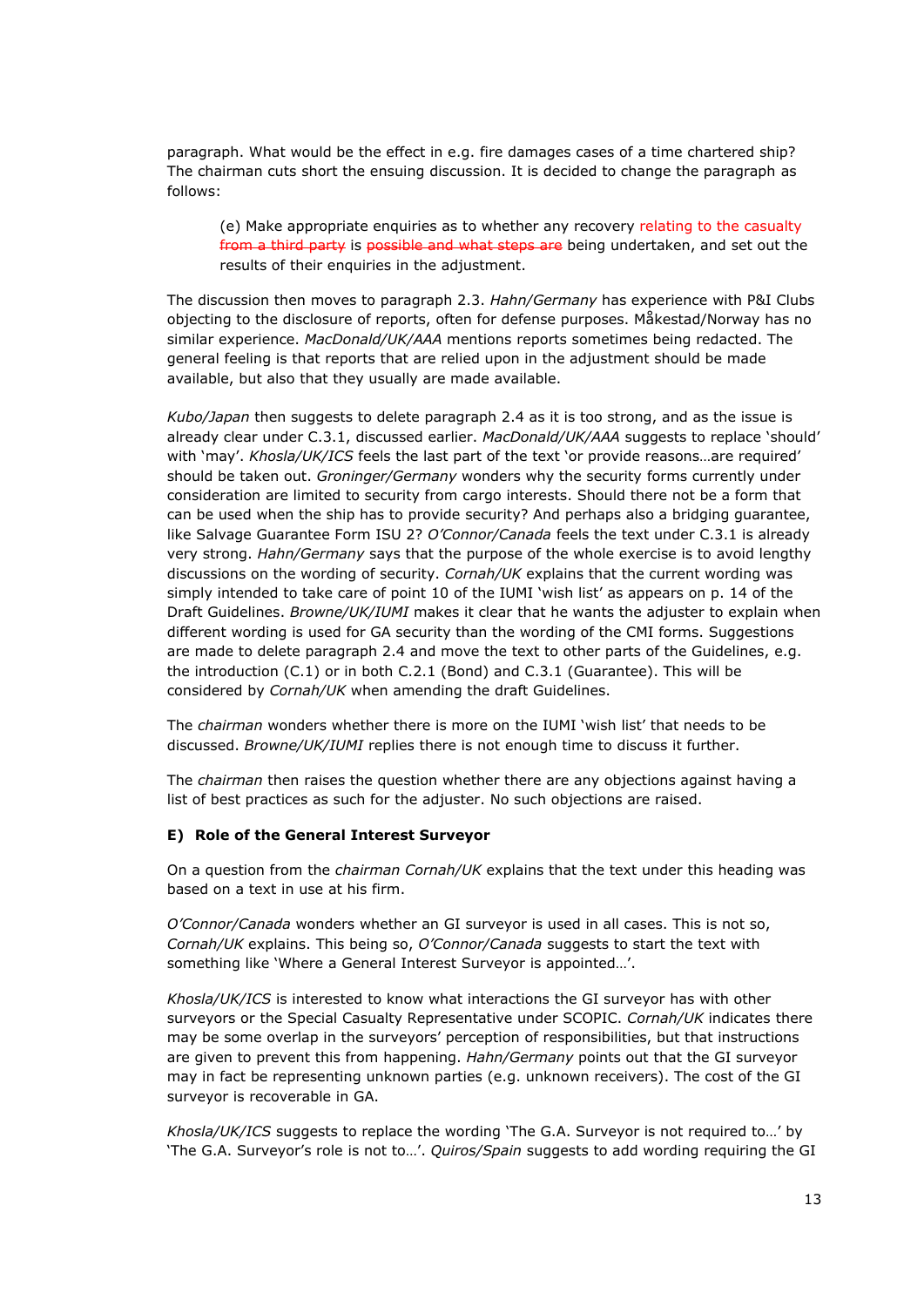surveyor to act impartially, like the adjuster. He also suggests to add 'G.A.' before 'Surveyor' in section 2, line 4 and in section 3, line 1 and 5. *Spencer/US/AMD* indicates the 'i.e.' in section 1, paragraph 2, line 3 and section 1, subsection 5, line 4 should be amended to 'e.g.'.

*Light/Turkey* indicates that in Turkey only particular average surveyors are appointed, and wonders how duplication of reporting can be prevented. *Harvey/UK/AMD* thinks the term 'horses for courses' applies in the appointment of GI surveyors, but he also explains that the appointment may be limited to certain activities, e.g. the lightening of the vessel by removing cargo. *Browne/UK/IUMI* wonders whether the precise instructions given to GI surveyors could be disclosed, so the cargo interests can instruct their own surveyors appropriately. *Cornah/UK* thinks adjusters would be happy to provide copies on request but it is not helpful to distribute them to all parties routinely, particularly in multi-bill cases. *Hahn/Germany* adds that this would be burdensome as the instructions are not infrequently amended. Following this discussion the *chairman* suggests to add 'unless otherwise instructed' at the end of section 1, paragraph 2.

# **F) York-Antwerp Rules 2016**

*Cornah/UK* explains why there are no definitions in the draft, but only an explanation of the objectives of the proposed Rule VI(b).

### 1) Rule VI - Salvage

At the suggestion of *Groninger/Germany* 'salvor's' will be inserted before 'services in fourth line of the the first paragraph.

*O'Connor/Canada* asks whether the third paragraph would go beyond what is actually in Rule IV(b). *Hahn/Germany* and *Harvey/UK/AMD* reply that it is ok, which is further explained by *Cornah/UK*.

The *chairman* proposes to remove the round brackets in the third paragraph. *Cornah/UK* would like them to remain in.

*Måkestad/Norway* sees a problem in the term 'salvage award' used throughout the text of this section. It is decided to remove the word 'award', so salvage settlements or payments are also covered.

The *chairman* wonders whether the last line of the fourth paragraph ('without prejudicing … the adventure') is too strong. *Cornah/UK* agrees; it promises too much. The line is taken out.

With regard to explaining the proposed wording of Rule VI(b)(5), *Browne/UK/IUMI* proposes the following text to be added to this section (F.1) of the Guidelines:

When assessing whether there is a significant difference between settlements and awards for the purposes of Rule  $VI(b)(5)$  the adjuster should have regard only to the notional award or settlement against all salved interests before currency adjustment, interest, cost of collecting security and all parties' legal costs.

*O'Connor/Canada* wonders whether it is a very user-friendly clause. *Spencer/US/AMD* and *Khosla/UK/ICS* raise the question what a notional award actually is. *Browne/UK/IUMI* explains. The *chairman* wants to make sure that when it is decided to do a redistribution, those costs (currency adjustment, interest, collecting security, legal costs) are included in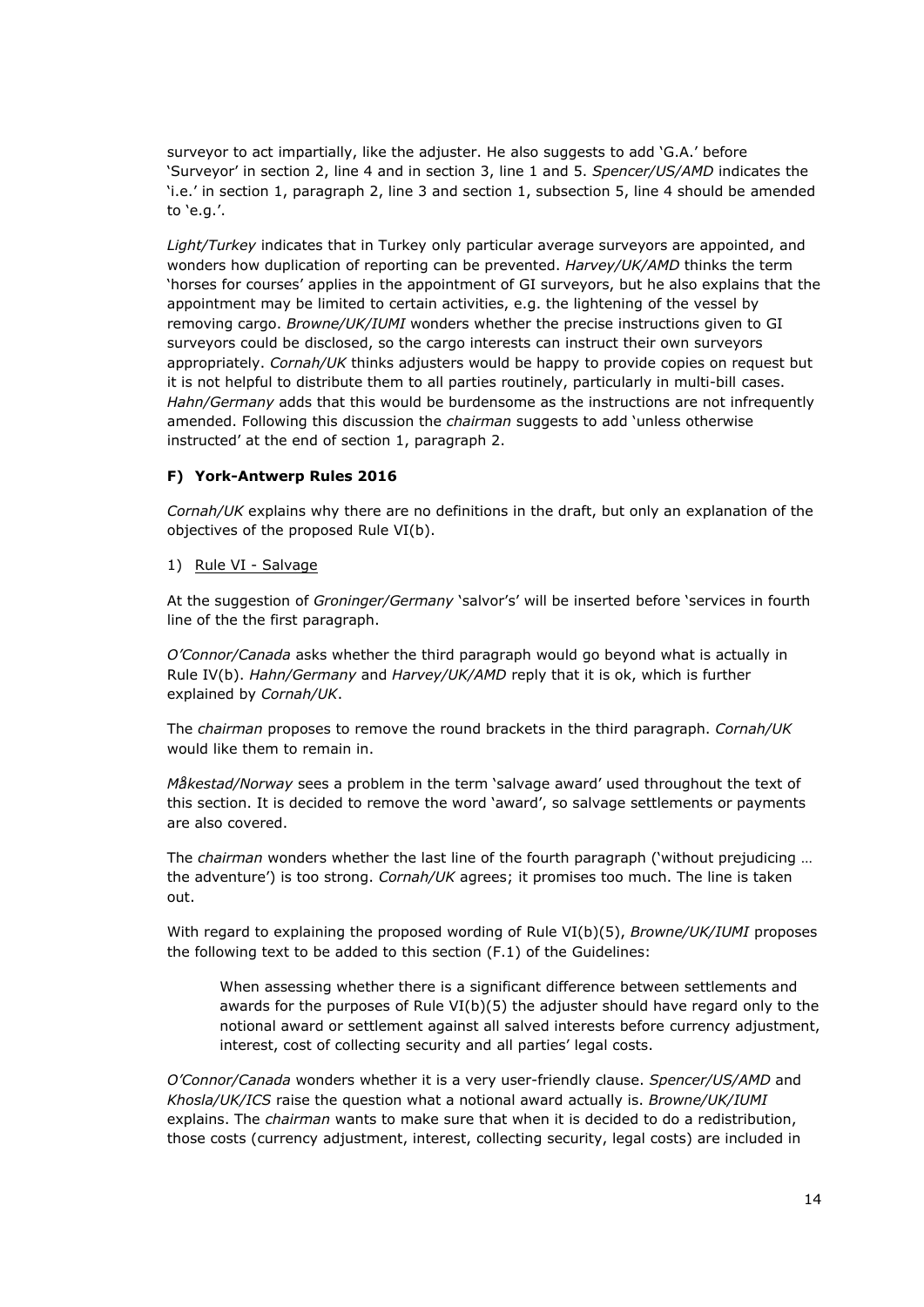the redistribution. *Browne/UK/IUMI* confirms this. The chairman concludes that that the text suggested by *Browne/UK/IUMI* will be included, but that we will revisit the issue later. *Spencer/US/AMD* and *Khosla/UK/ICS* insist on a further clarification of notional award. *Schwampe/Germany* suggests to include an example in the next draft of the Guidelines. *Browne/UK/IUMI* agrees to provide a calculated example to illustrate his point. A proposal from the *chairman* to include a text to deal with lumpsum settlements, outlining that the adjuster will have to calculate his way back to the notional settlement, is not adopted.

### 2) Rule XXII – Treatment of Cash Deposits

The *chairman* raises two points: (1) Should we not write why we cannot have joint accounts anymore?, and (2) What happens when there is no adjuster appointed? This first point is agreed. With regard to the second point the meeting agrees with *Spencer/US/AMD* that there will almost always be an adjuster in cases where the YAR are applied.

*Spencer/US/AMD* does not like the word 'ring-fenced' (top of page 18 of the Draft Guidelines) as it is unclear. It will be replaced by 'protected'.

*Browne/UK/IUMI* asks the question who owns the money that is held in the account. The chairman replies that this is a difficult question that depends on the applicable law. *MacDonald/UK/AAA* adds that there is also the question whether the adjuster should move funds to a particular jurisdiction where they can be (better) protected. Also discussed is the problem of the freezing of the money held in the account by creditors of the party paying the money into the account.

*Browne/UK/IUMI* wonders why nothing is said about receipts. *Harvey/UK/AMD* replies that the receipts are covered by the Rule itself. *Browne/UK/IUMI* then asks what happens if the receipt is lost. *Harvey/UK/AMD* replies that in that case the money may be paid out against an indemnity. *Browne/UK/IUMI* is of the opinion that this should be said in the Guidelines.

It is decided a small committee will talk more about 'ring-fenced' and the lost receipt.

At the end of the discussions about the Guidelines *Harvey/UK/AMD* raises the general point that the true Guidelines should perhaps come first, and the explanation of GA for the layman could be moved to the back. However, at the suggestion of the *chairman* this issue is dropped.

# **NEW YORK MEETING**

The *chairman* asks whether another meeting before New York (early May 2016) is necessary. He also mentions that the current draft programme for New York suggests there are two days reserved for an ISC meeting prior to the conference itself. The question is whether this much time is needed, as little remains to be done on the YAR themselves. Perhaps the full time can be used for the Guidelines. *O'Connor/Canada* indeed wonders whether it is even necessary to meet before the conference itself.

*Groninger/Germany* indicates the NY conference will simply have to respect the document as it is presented to them. *Schwampe/Germany* adds that the text can be seen as a negotiated settlement involving the main stakeholders, and that this should be explained to the CMI members. The chairman agrees that this should be done, e.g. in the cover letter. *Chard/BIMCO* confirms that the YAR that will be submitted to the conference should be seen as a full package. He would not want to see that endangered. Others raise the question what would happen if somebody at the conference found a relevant point, as often happens.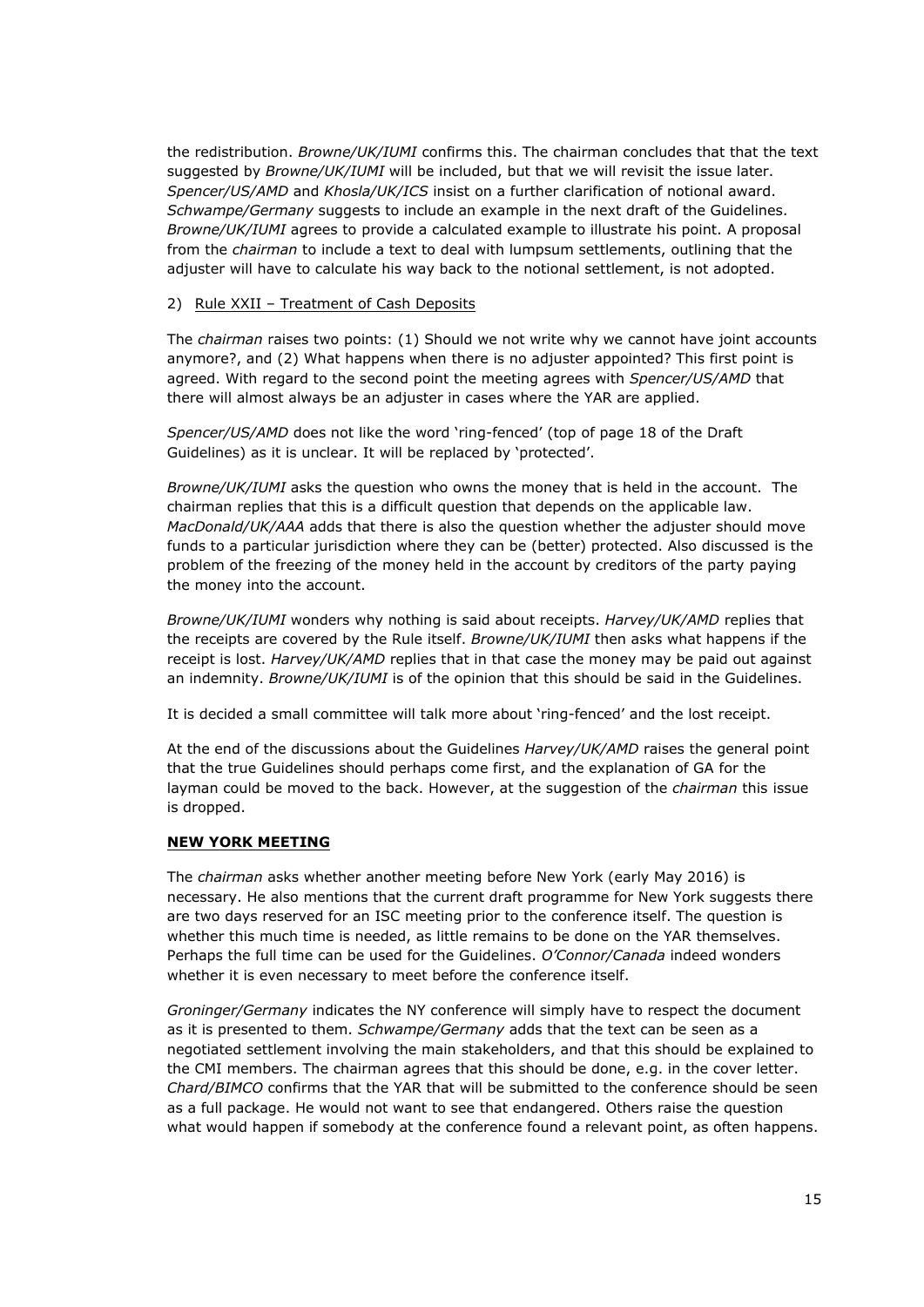*Cornah/UK* sets out what needs to be done right after this meeting on the basis of which we can assess how much time we need in NY, or even prior to NY: (1) Report of this meeting, (2) Full text of the YAR 2016 as prepared so far, (3) Updated draft of the Guidelines, (4) Compromise on Rule XIV.

The discussion then returns to the problem of presenting a 'take it or leave it' proposal to the CMI conference. There may be things the IWG or ISC has not thought about before. Khosla/UK/ICS agrees, but adds that it is also impossible to expect ICS' or BIMCO's prior approval of a text that is amended by the CMI conference. The chairman points out that the revision of the YAR is also a very important topic at the NY conference. If there is nothing to discuss, people may not want to come to NY. *Schwampe/Germany* and *Van der Valk/Netherlands* agree that it cannot be said under the CMI constitution that the proposed YAR text cannot be changed at the conference. What can be said is that the YAR text cannot be changed if we want to be assured of the support of the main stakeholders.

### **DRAFT YAR (CONTINUED)**

### **Drafting Note 12) Rule XIV – Temporary repairs (continued)**

After a question of *Groninger/Germany* the *chairman* clarifies that his suggestion of the day before to allow the representatives of the main stakeholders a chance to seek a compromise on this point over lunch failed as one of the main stakeholders did not have proper instructions to negotiate the matter. The stakeholders will try to reach a compromise following this meeting.

### **Drafting Note 21) Rule XXI – Interest (continued)**

*Harvey/UK/AMD* explains why he would like to revisit Rule XXI(a) as set out in the the Istanbul [Working](http://www.comitemaritime.org/Uploads/Work%20In%20Progress/Rules%20of%20General%20Average/CMI_IWG_GA_ISCWorkingPaperIstanbul2015(final).pdf) [Papers](http://www.comitemaritime.org/Uploads/Work%20In%20Progress/Rules%20of%20General%20Average/CMI_IWG_GA_ISCWorkingPaperIstanbul2015(final).pdf) (at p. 24, identical to the text of Rule XXI(a) YAR 2004). The rule provides for GA interest for a limited period of 3 months. However, contributors in GA seem to take more and more time when paying their contributions. *Harvey/UK/AMD* describes a case where a representative of a contributor seemed to use delaying tactics over several years simply to negotiate a reduced contribution.

The *chairman* asks whether there is a real problem as many national laws have their provisions about late payment. *Schwampe/Germany* wonders what would happen if the adjuster would receive extra interest for late payment. Would he readjust? *Harvey/UK/AMD* replies that the extra payment could be set off against other extra costs for which no readjustment would be carried out. *Khosla/UK/ICS* feels that if there is a real problem, the meeting should have a look at it. She thinks it may be necessary to introduce Guidelines for other parties beyond simply the adjusters. *Browne/UK/IUMI* retorts that in that case a similar provision should be devised for the late (or non-) provision of evidence. The parties involved in GA all have their weapons; late payment of the contribution being the only weapon of cargo interests. *Hahn/Germany* points to understaffing (at the companies representing cargo) as the big cause of late payment. *Cornah/UK* agrees with *Harvey/UK/AMD* that there is a real problem, often in cases where cargo interests are the creditors and there is no basis for alleging any breach of the contract of affreightment, and that it should be possible of IUMI to do more to encourage prompt settlement of contributions that were properly due.

The *chairman*, however, feels that *Harvey/UK/AMD's* suggestion came in very late. If there was agreement now, it would be ok, but under the current circumstances it would be better to drop the issue. *Cornah/UK* thinks the topic should nevertheless be brought to the attention of IUMI because the anticpated time and work on settlements has to be factored in